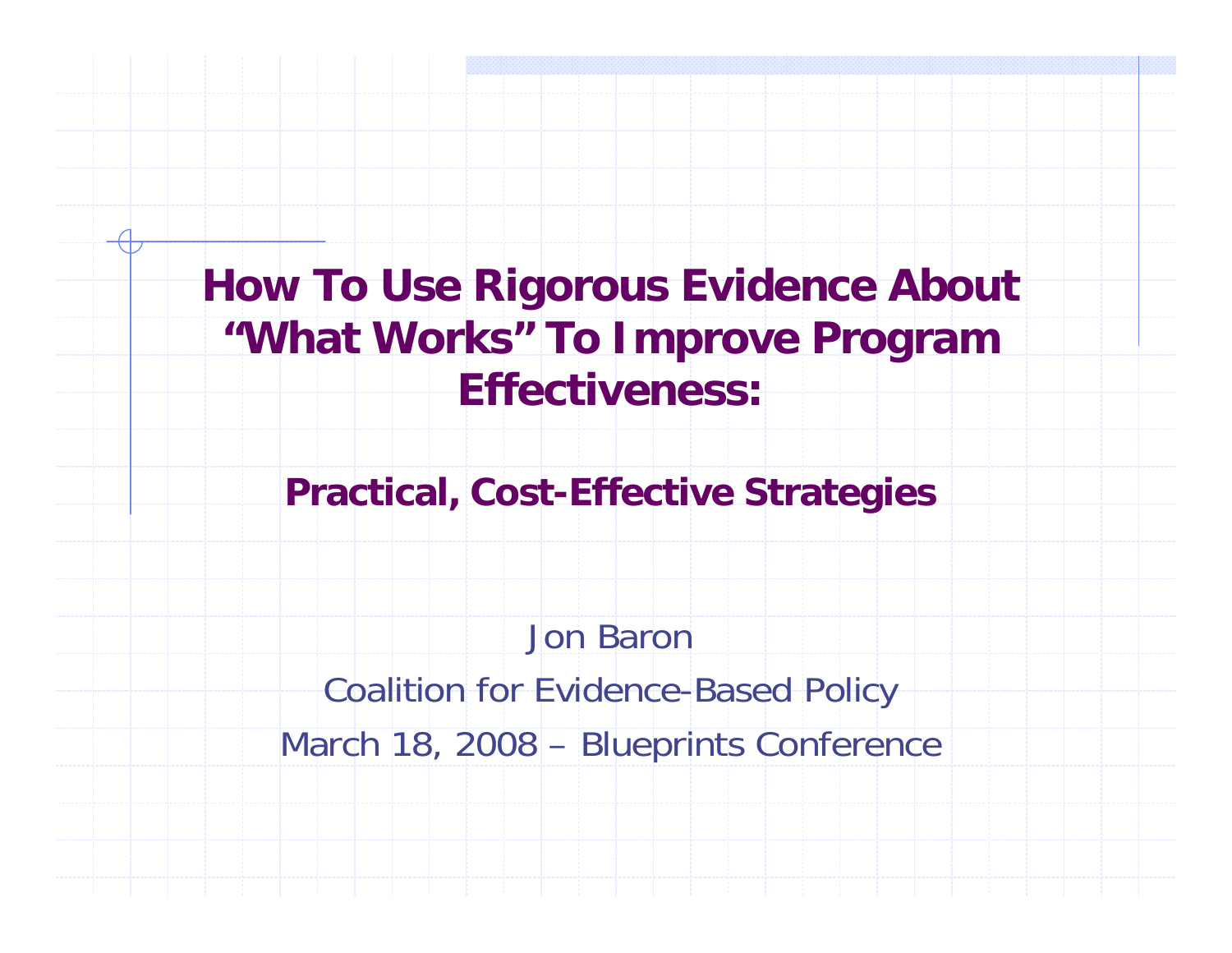#### **Coalition for Evidence-Based Policy Board of Advisors**

**Robert Boruch** - Co-Chair, Campbell Collaboration **David Ellwood** - Dean, Harvard's JFK School**Judith Gueron** – fmr President, MDRC**Ron Haskins** – Sr Advisor to President for Welfare Policy **Robert Hoyt** – Founder, Jennison **Associates Blair Hull** – Founder, Hull Trading  $C<sub>Q</sub>$ **David Kessler** – fmr FDA Commissioner**Jerry Lee** – President, Jerry Lee

**Dan Levy** – Researcher, **Mathematica Diane Ravitch** – fmr Asst Secretary of Education **Laurie Robinson** – fmr Asst Attorney General, DOJ **Howard Rolston** – fmr Director of Research, HHS/ACF **Isabel Sawhill** – fmr Associate Director of OMB**Martin Seligman** – fmr President, American Psychological Assn **Robert Solow** – Nobel Laureate in Economics, MIT **Nicholas Zill** – Vice-President, **Westat**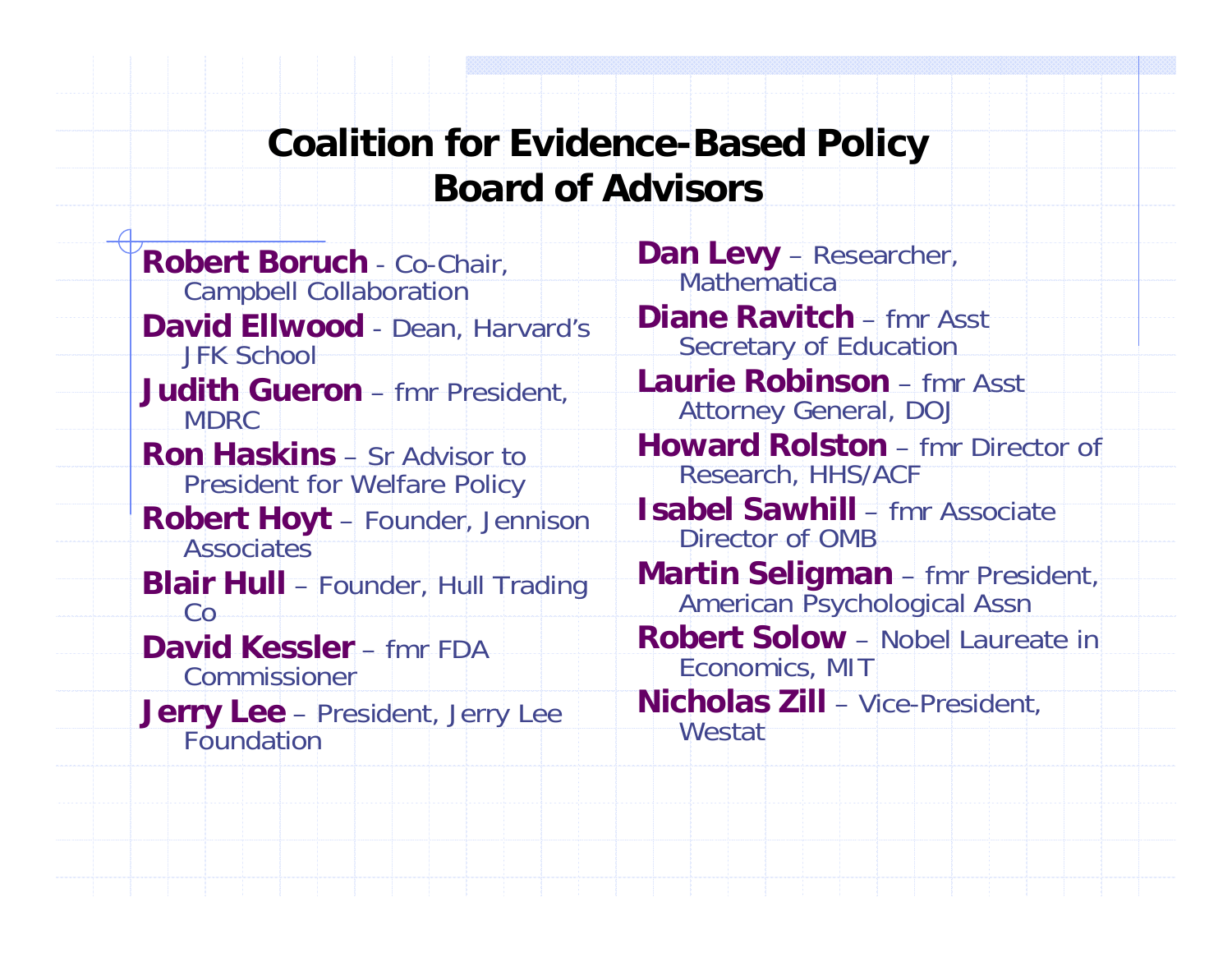# **1. Brief Overview of Evidence-Based Policy**

(10 minutes, + 5 minutes Q&A)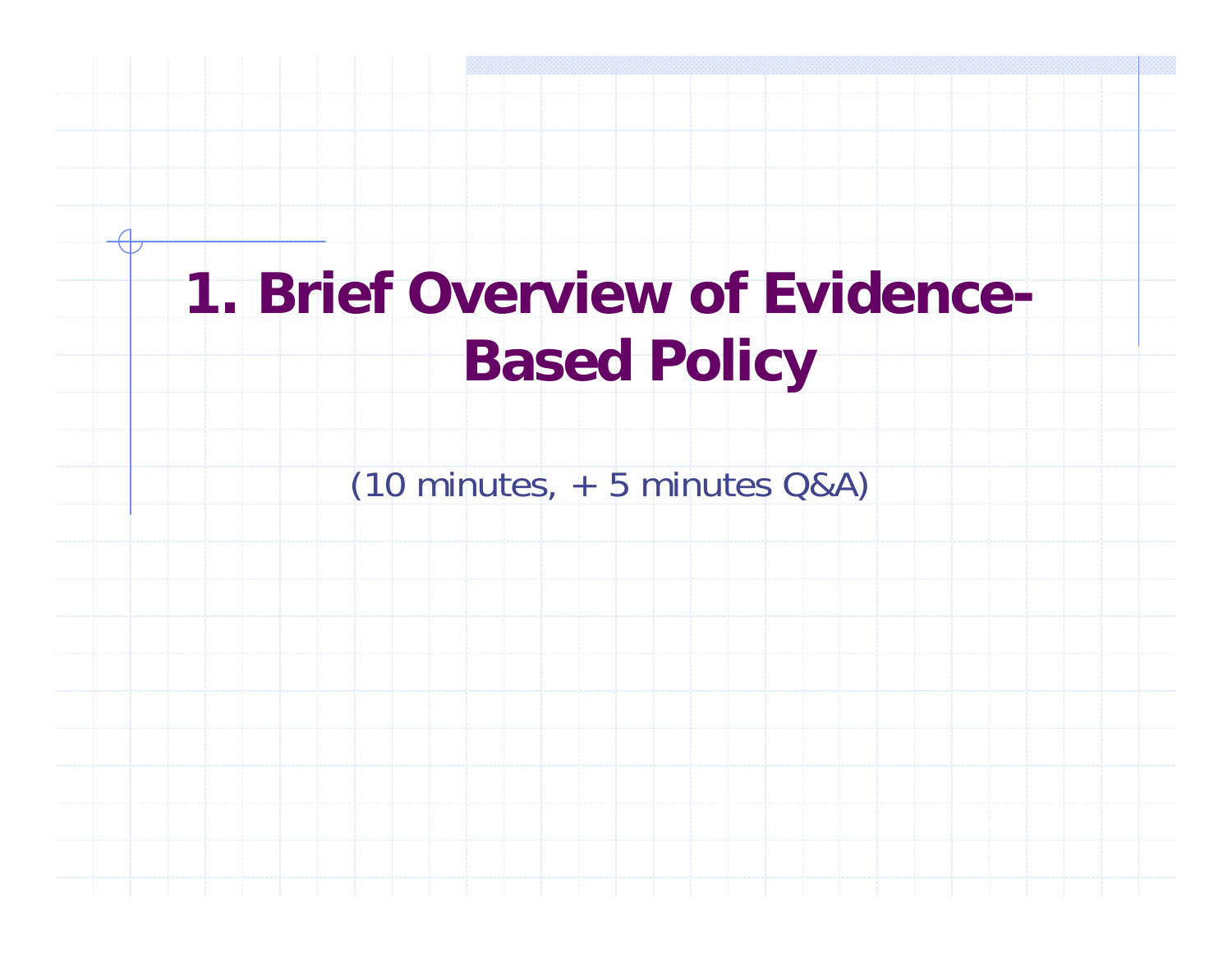# The Problem: Little progress in many areas of policy

 $\bullet$  U.S. has made very limited progress in raising K-12 achievement over past 30 years.

◆ U.S. poverty rate today is higher than in 1973.

U.S. has made no significant progress versus drug/alcohol abuse since 1990.

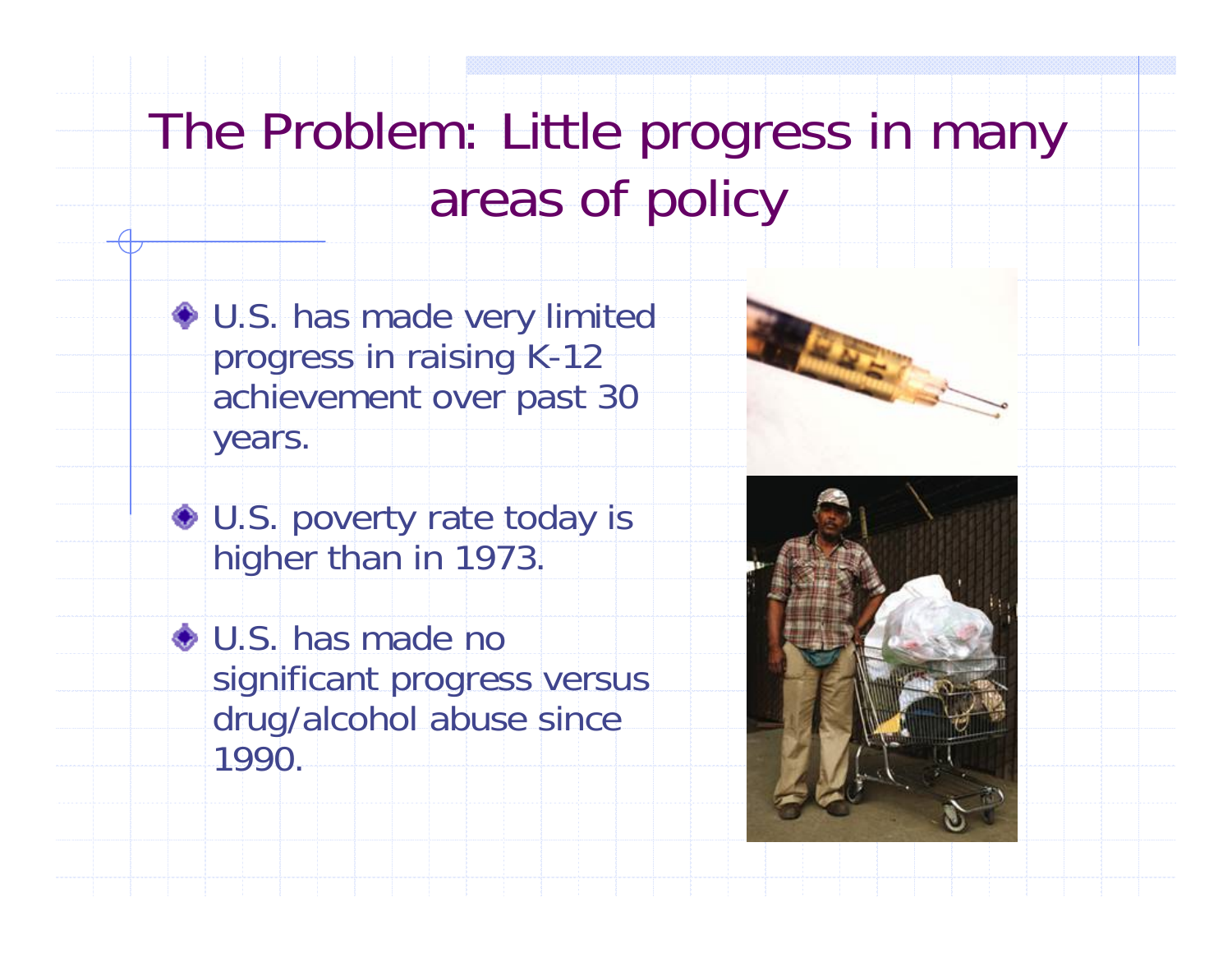Rigorous evaluations have identified interventions that are ineffective/harmful:

#### **Vouchers for disadvantaged workers, to subsidize their employment**

Well-designed randomized trial found large negative effects on employment.

#### ◆ **Scared Straight**

Shown in randomized trials to cause a small *increase* in subsequent criminal activity by participating youth.

#### **Drug Abuse Resistance Education (DARE)**

Ineffective in preventing substance use, according to randomized trials (is now being redesigned).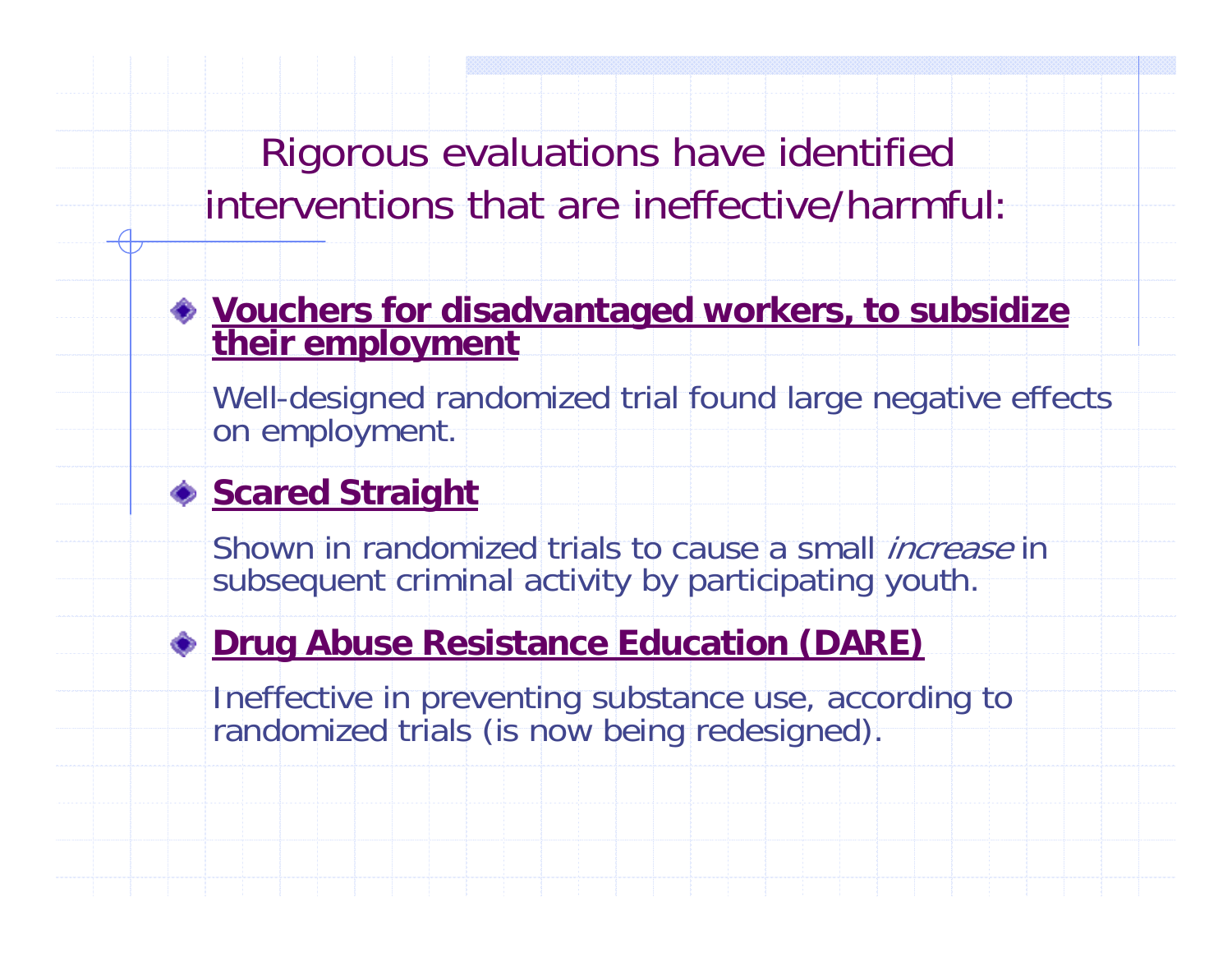Rigorous evaluations have identified a few highly-effective interventions:

### **Nurse-Family Partnership**

By age 15, results in 40-70% reductions in child abuse/neglect, and criminal arrests of children.

### **Carrera Teen Pregnancy Prevention**

**Program** – a youth program w/ academic assistance, job club, & sex ed (reduced females' pregancies/births by 40-50% at 3-year followup; increased high school completion & college enrollment by 30-40% at 7 year followup, vs. controls).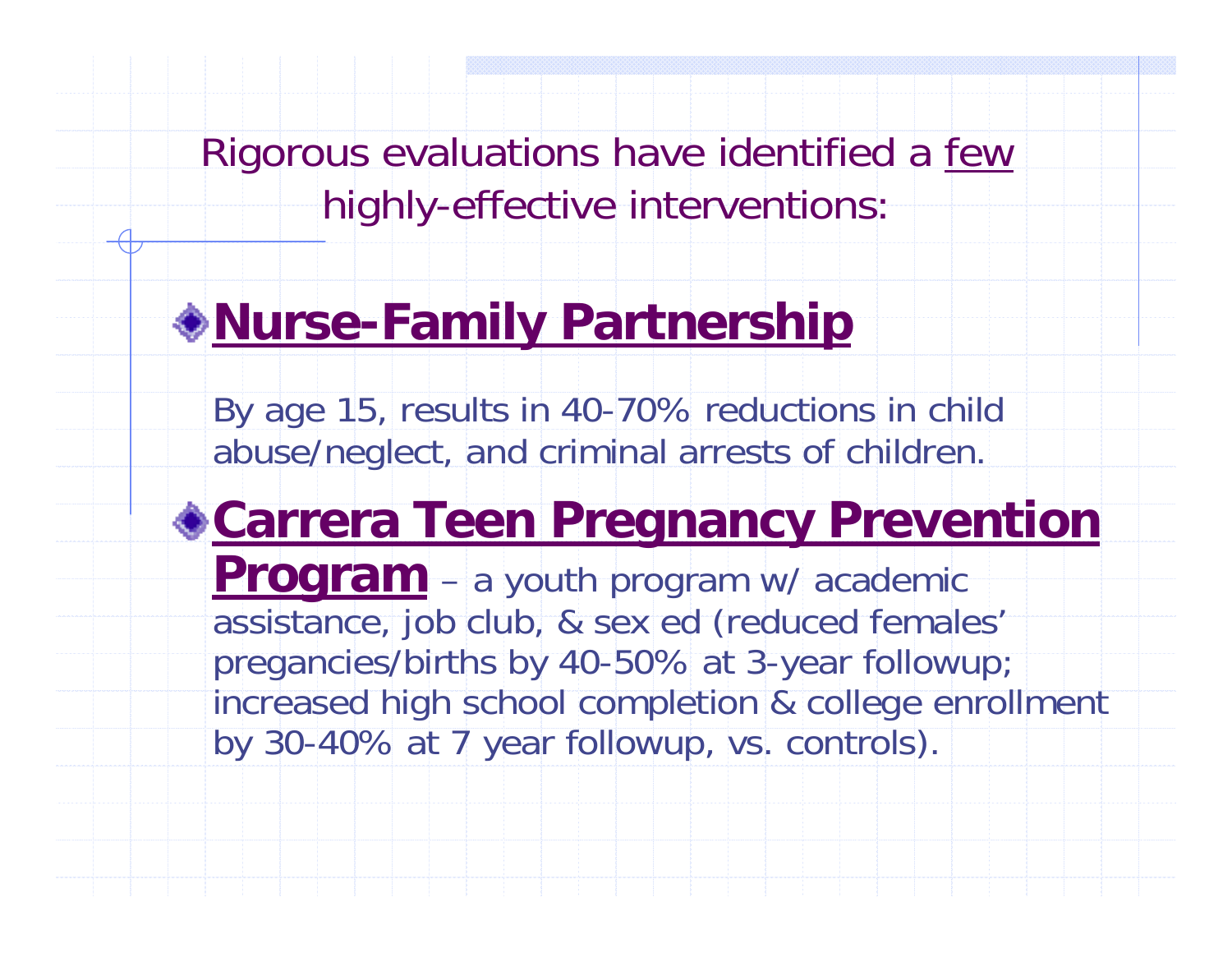Evidence-based policy seeks to incorporate two main reforms into social programs:

1. Increased funding for rigorous evaluations, to build the number of research-proven interventions.

2. Strong incentives and assistance for program grantees to adopt the researchproven interventions.

(We suggest not focusing on evaluating whole federal programs.)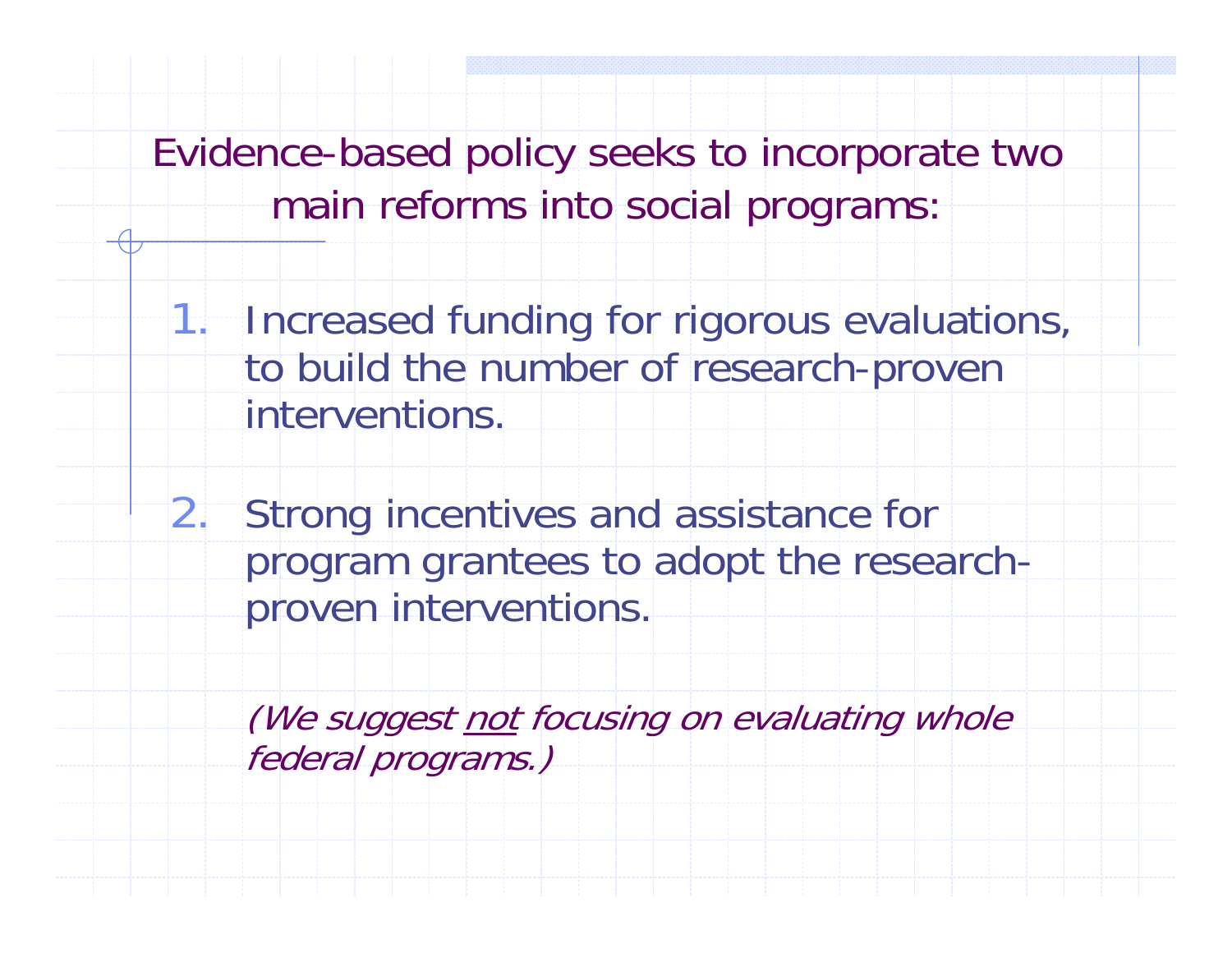Congressional trend toward randomized controlled trials where feasible

House and Senate Committee reports accompanying the FY08 Appropriations Act (Public Law 110-161):

"The Committee strongly supports the [Education] Department's efforts to carry out Congressionallyauthorized evaluations . . . using rigorous methodologies, particularly random assignment, that are capable of producing scientifically-valid knowledge regarding which program activities are effective."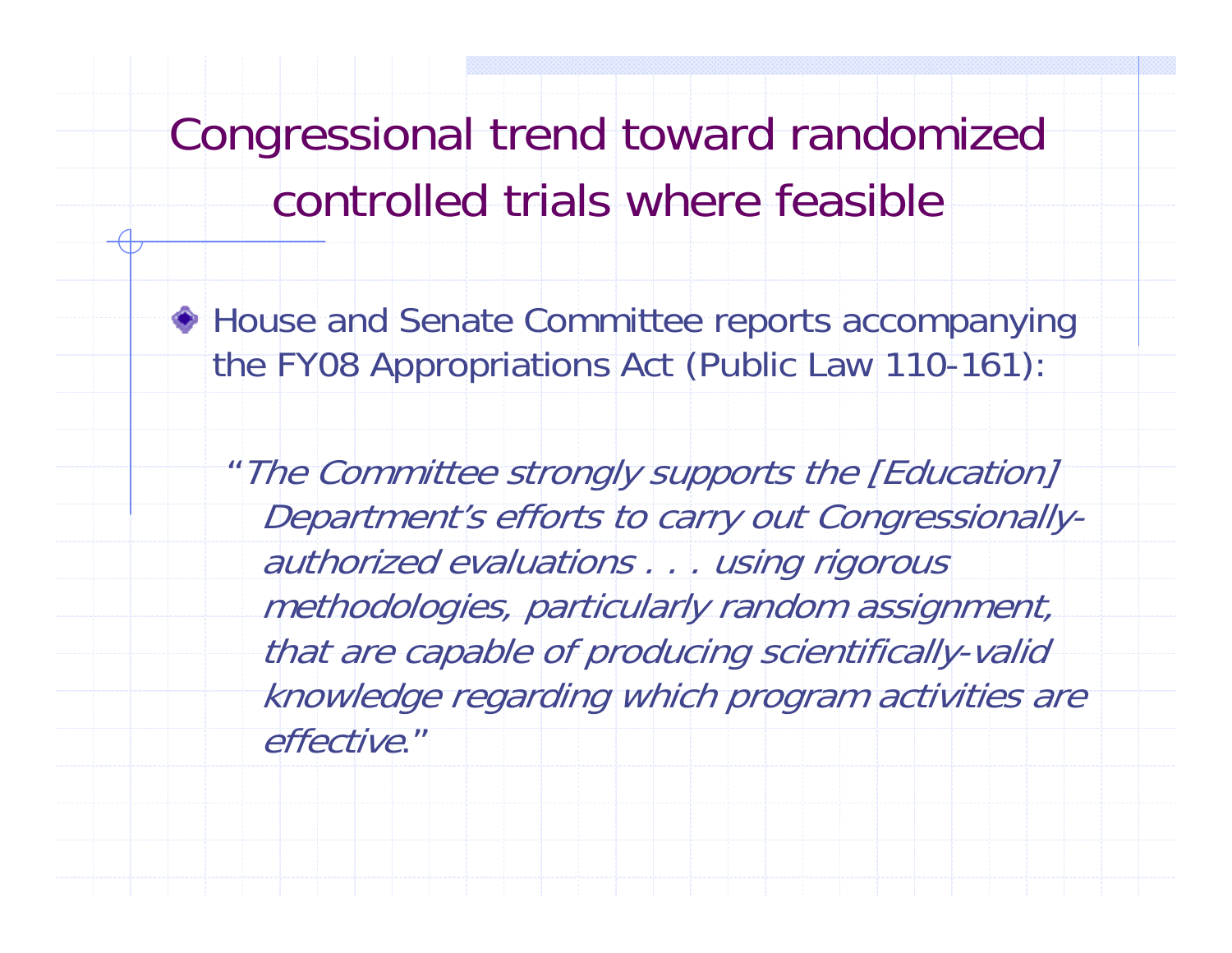### Congressional trend, continued

FY 08 Appropriations Act creates an evidence-based home visitation program at HHS, directing HHS to –

"ensure that States use the funds to support models that have been shown, in well-designed randomized controlled trials, to produce sizeable, sustained effects on important child outcomes such as abuse and neglect . . . [and] not to incorporate any additional initiatives that have not met these high evidentiary standards."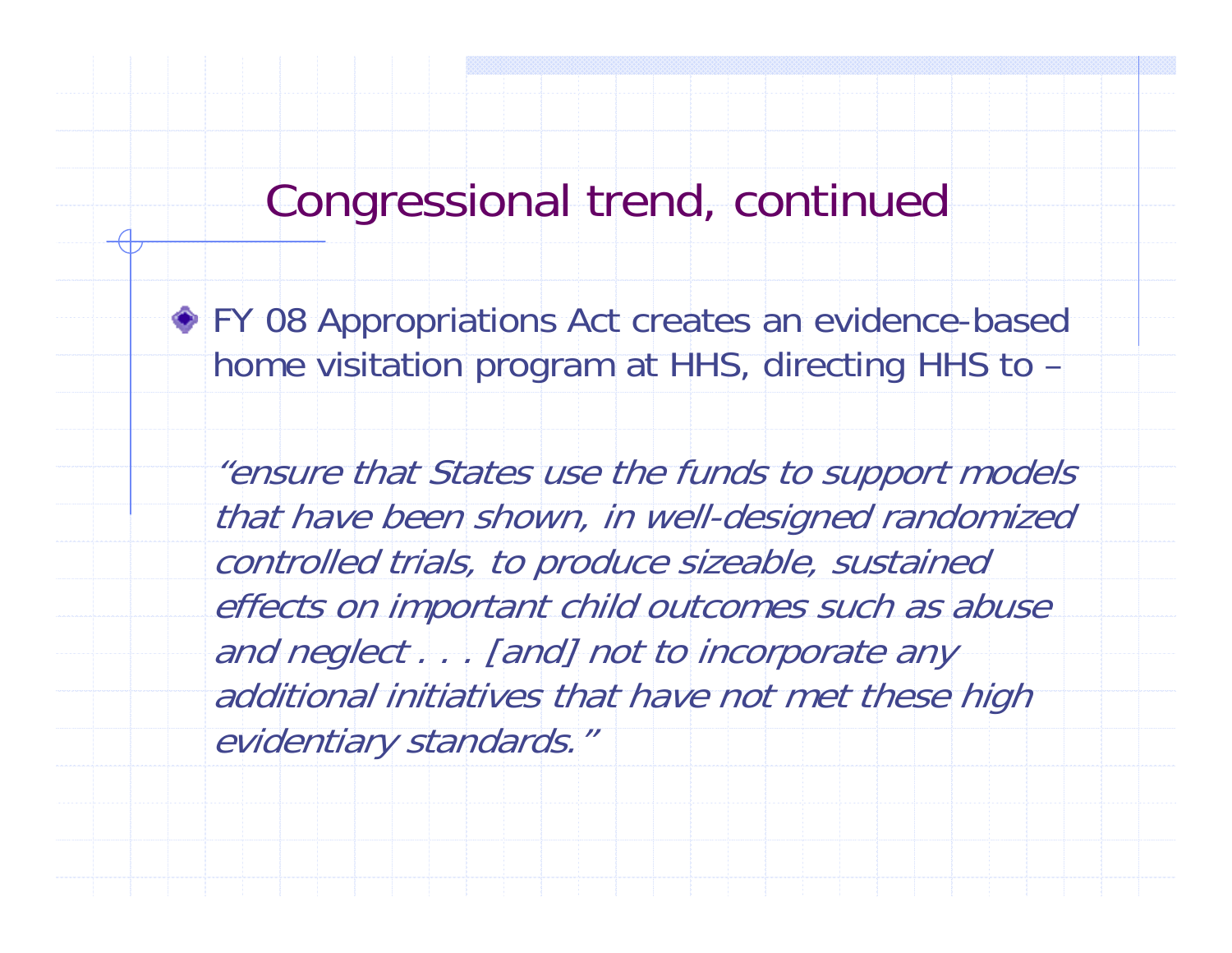### Congressional trend, continued



◆ Second Chance Act (enacted last week) to facilitate the re-entry of prisoners into the community contains a 2% set-aside for evaluations that –

"include, to the maximum extent feasible, random assignment . . . And generate evidence on which re-entry approaches and strategies are most effective."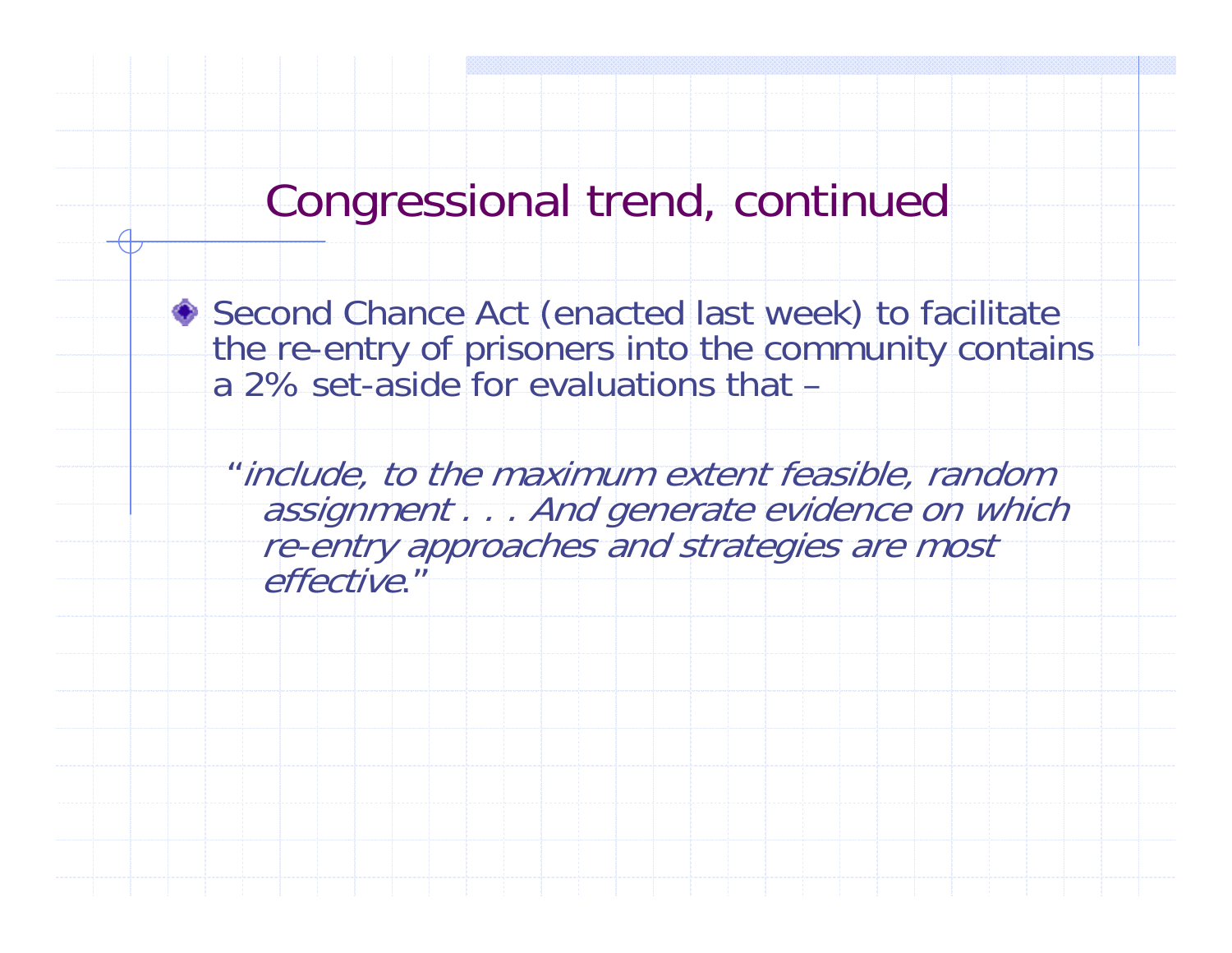## U.S. Office of Management and Budget (OMB) Guidance

 $\bullet$  Identifies the randomized controlled trial, where feasible, as the "highest quality, unbiased design" for measuring a program's effectiveness, and wellmatched comparison-group studies as a second-best alternative when a randomized controlled trial is not feasible.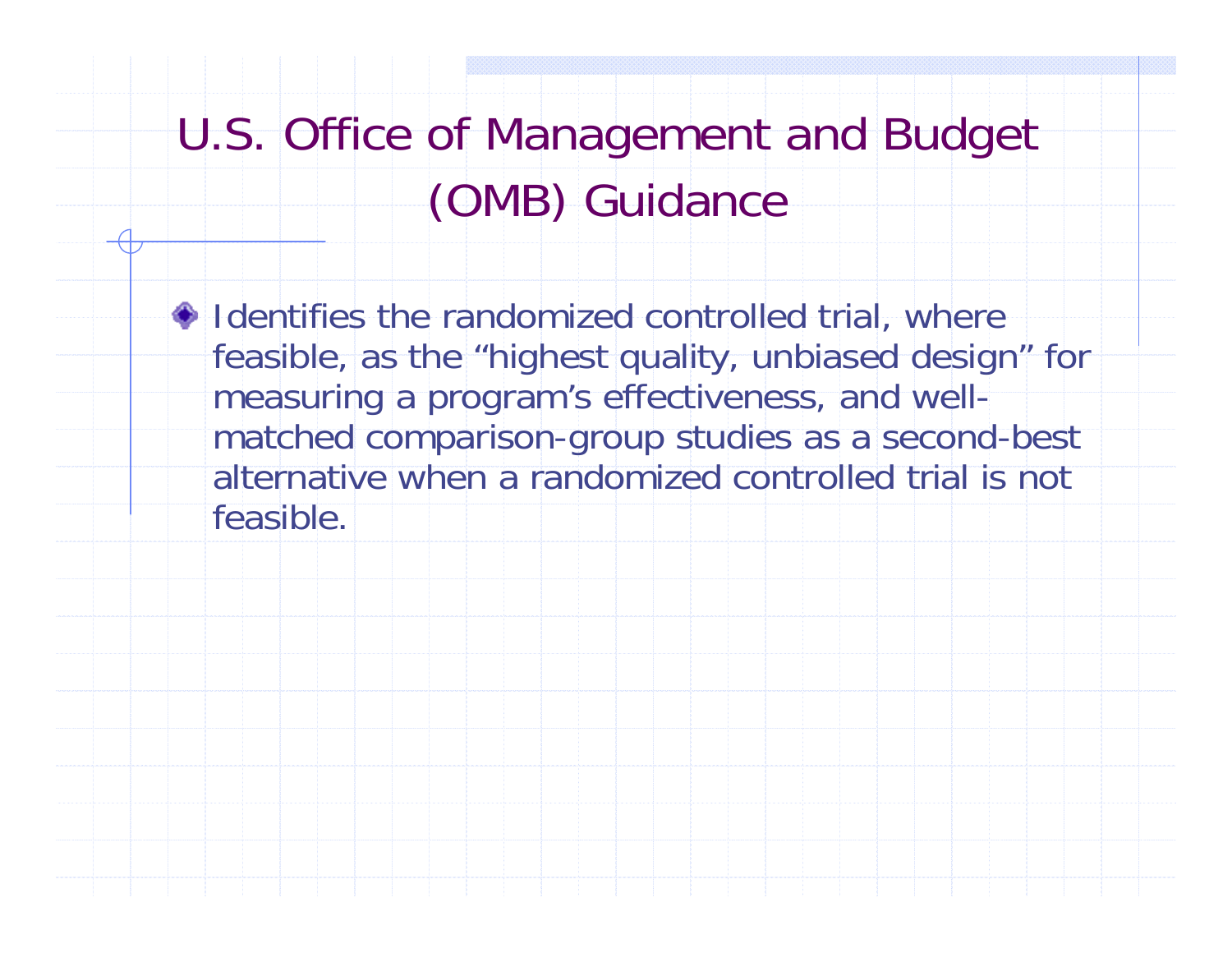**2. How To Assess Whether An Intervention Is Supported By Rigorous Evidence: Key Principles**

(20 minutes, + 10 min Q&A)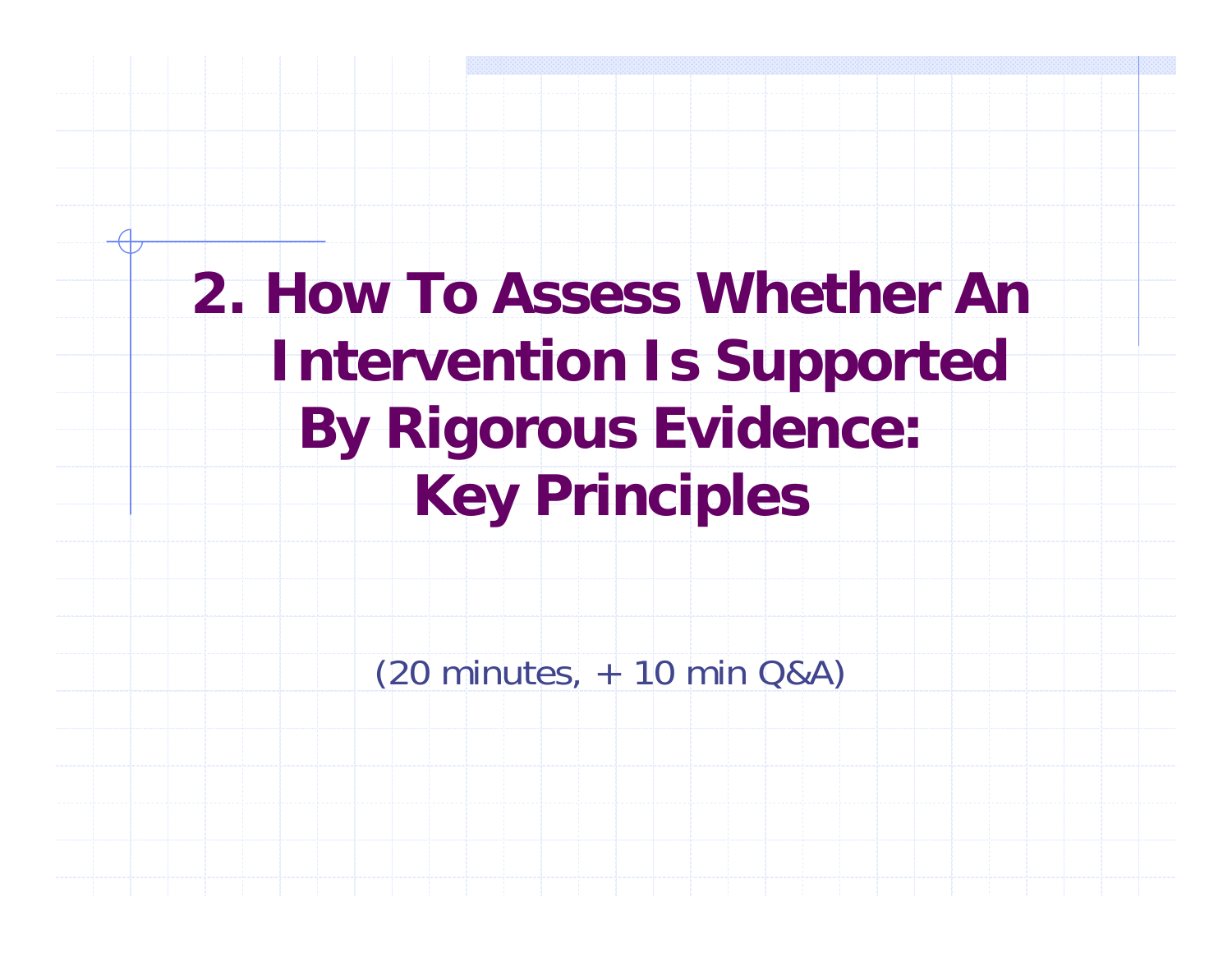### There is strong evidence to support:

Well-designed randomized controlled trials as the highest quality evaluation to determine program impact.

Well-matched comparison-group studies as a second-best alternative when randomized controlled trials are not feasible.

(Comparison-group studies are sometimes called "quasi-experimental" studies.)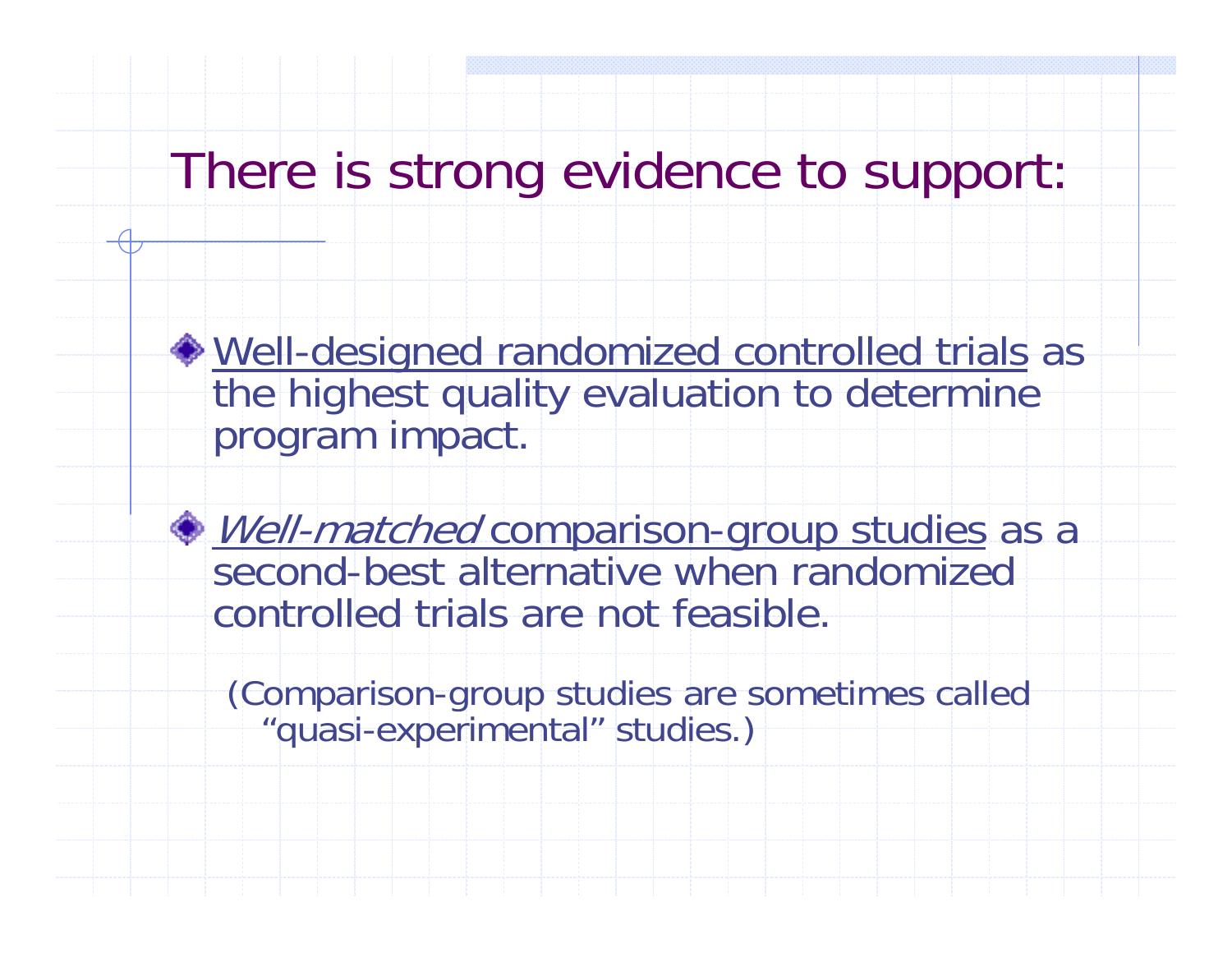# Less rigorous study designs:

**Ess rigorous study designs include:** 

- **Unmatched or partially-matched comparison**group studies; and
- **Pre-post studies**

Such designs can be very useful in generating hypotheses about what works, but often produce erroneous conclusions.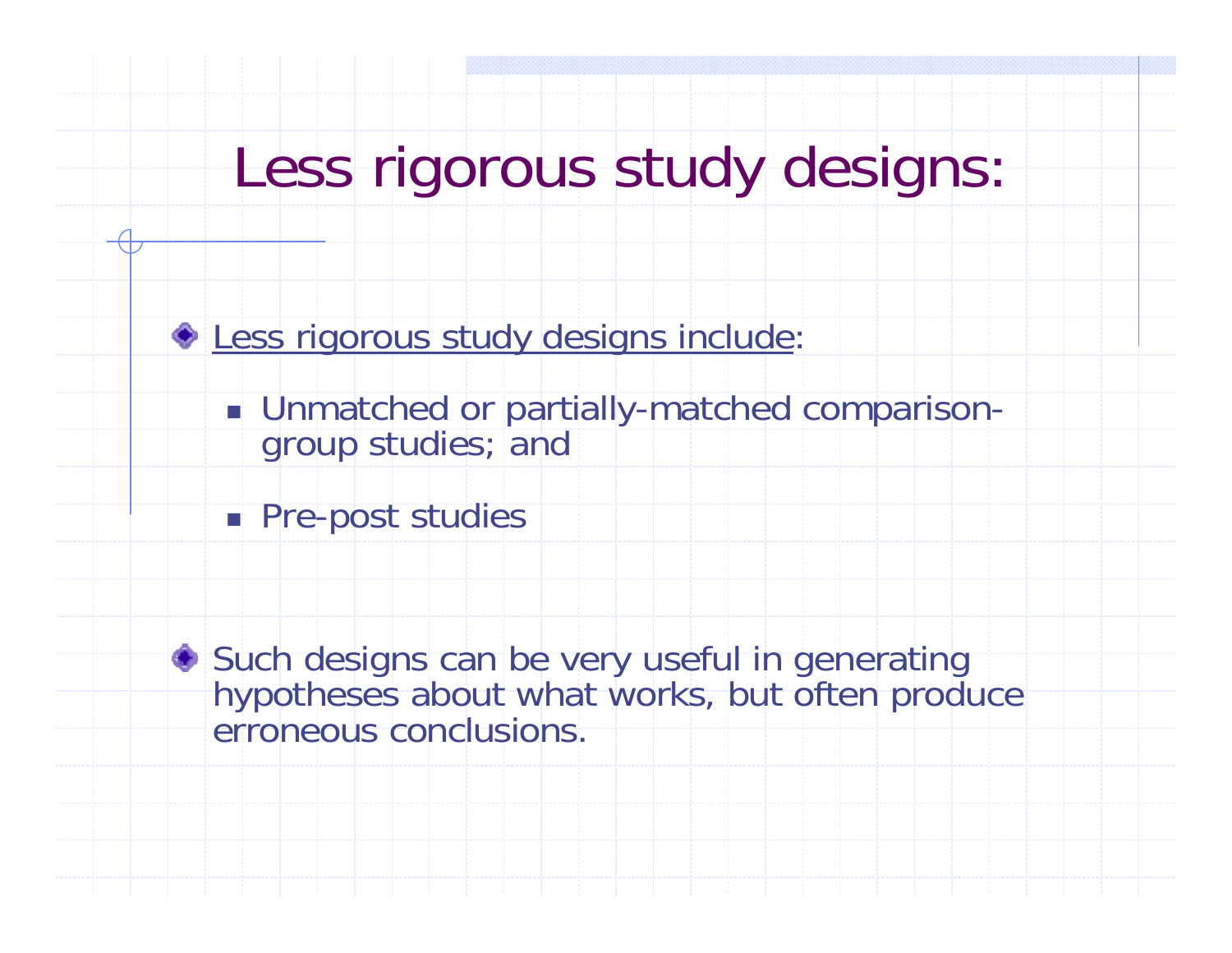## Job Training Partnership Act: Impact on Earnings of Male Youth (Non-arrestees)

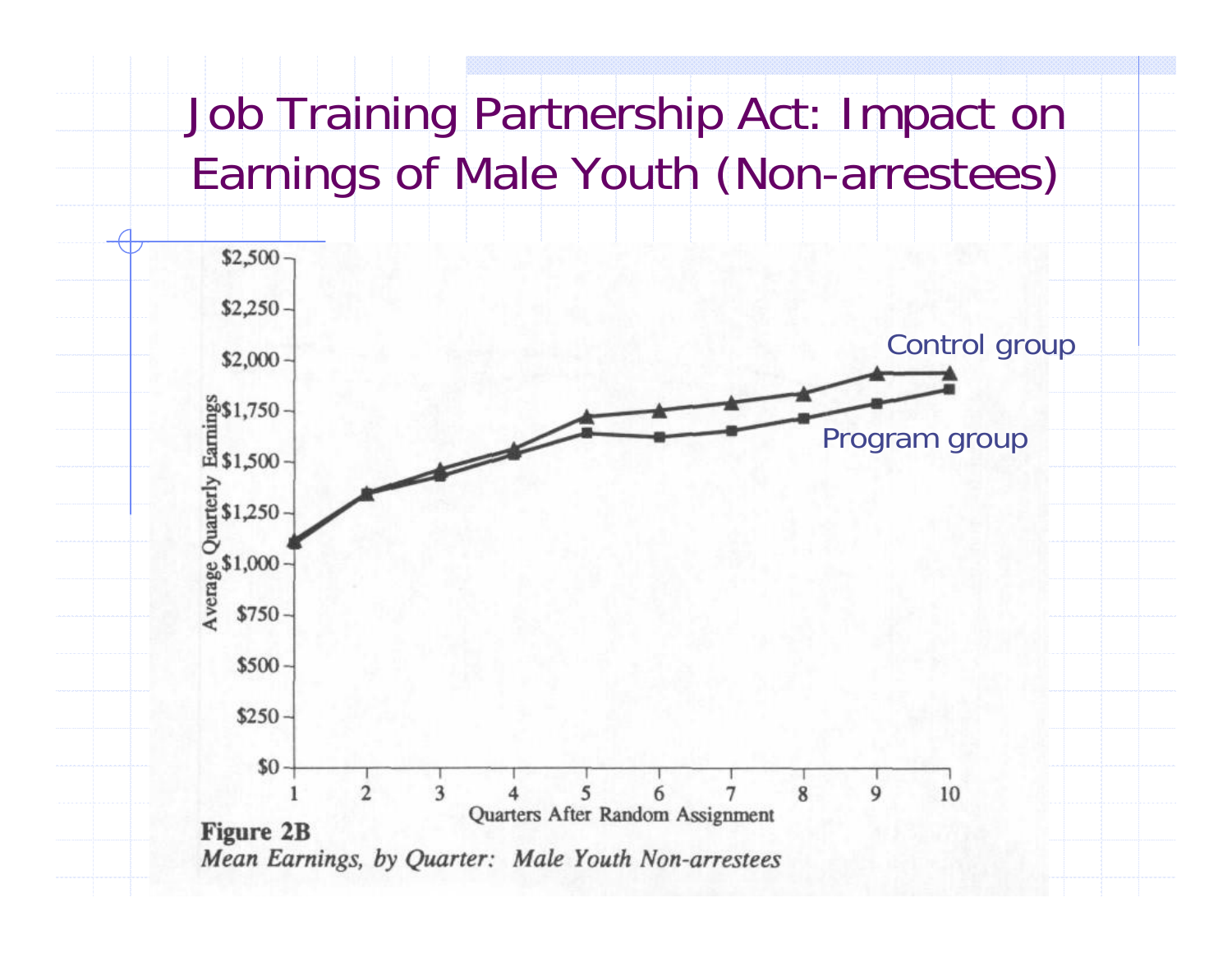# Impact of Career Academies on High School Graduation Rates

|            | $100$ $7$<br>90 <sup>1</sup> | <b>Randomized trial</b><br>results                    |      | <b>Comparison-group</b><br>study results*          |                      | <b>Graduated late</b><br>Graduated on time                        |
|------------|------------------------------|-------------------------------------------------------|------|----------------------------------------------------|----------------------|-------------------------------------------------------------------|
|            | $80 -$                       | 8.4                                                   | 10.8 | 8.4                                                |                      | *The comparison group is                                          |
| Graduating | $70 -$                       | 72.9                                                  | 72.2 |                                                    |                      | similar students in similar<br>schools nationwide, who            |
|            | $60 -$                       |                                                       |      | 72.9                                               | 12.6                 | are enrolled in the general<br>(as opposed to career)             |
|            |                              |                                                       |      |                                                    |                      | curriculum. Their                                                 |
| Percent    | $50 -$                       |                                                       |      |                                                    | 48.6                 | estimated graduation rates<br>are statistically adjusted to       |
|            | 40 <sup>°</sup>              |                                                       |      |                                                    |                      | control for observed<br>differences in their                      |
|            |                              |                                                       |      |                                                    |                      | background characteristics<br>versus the program group.           |
|            | 30 <sup>°</sup>              |                                                       |      |                                                    |                      |                                                                   |
|            | $20 -$                       |                                                       |      |                                                    |                      |                                                                   |
|            | 10 <sup>1</sup>              |                                                       |      |                                                    |                      | <b>Source:</b> Data provided by<br><b>James Kemple, MDRC Inc.</b> |
|            | $0 -$                        | <b>Career</b><br>Randomized                           |      | <b>Career</b><br><b>Academy</b><br><b>Students</b> | Non-randomized       |                                                                   |
|            |                              | Control<br><b>Academy</b><br><b>Students</b><br>Group |      |                                                    | Comparison<br>Group* |                                                                   |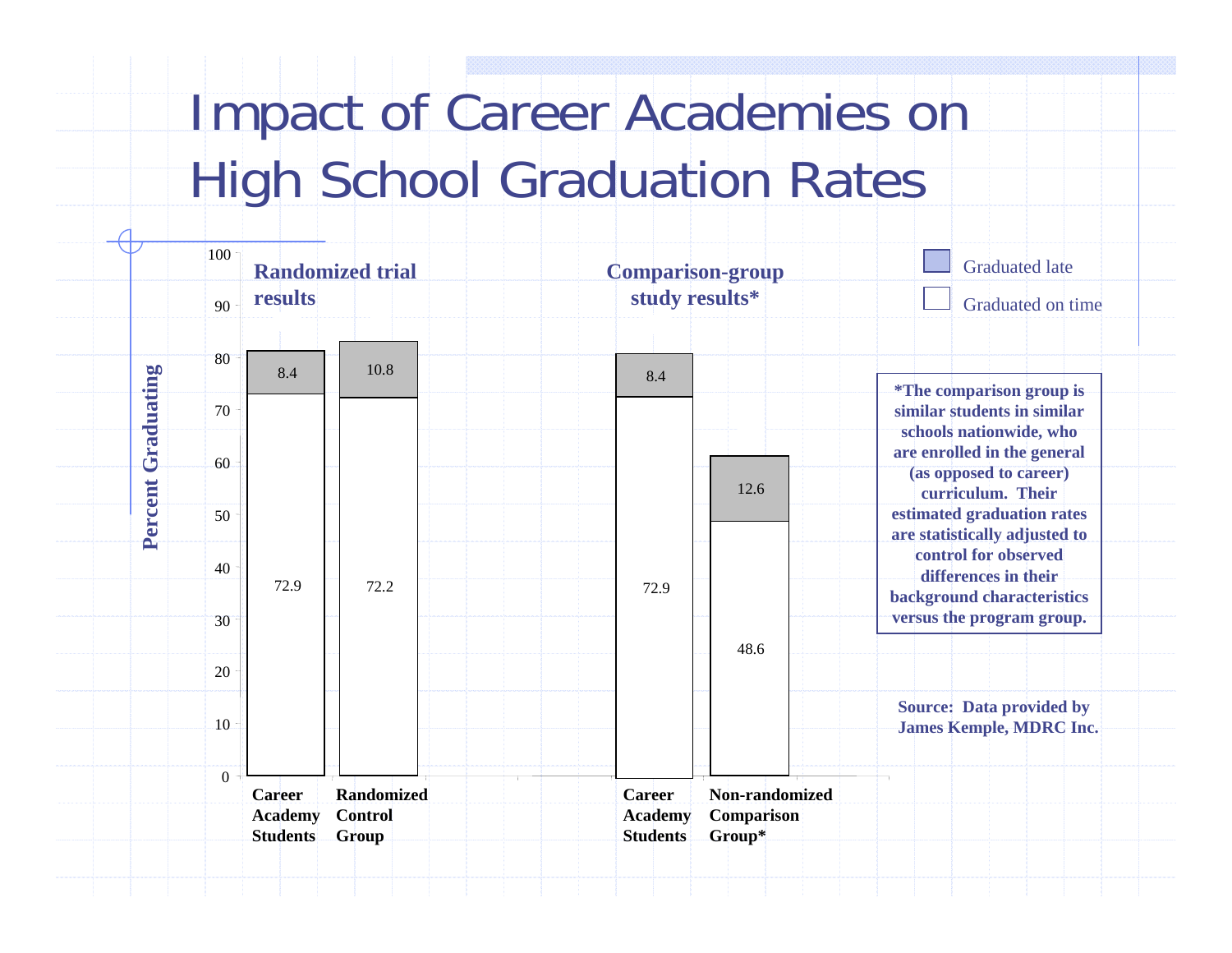- 1. The study should clearly describe the intervention.
- 2. If appropriate, the study randomly assigns groups (e.g., classrooms), not just individuals within those groups (e.g., students).
- 3. The study has an adequate sample size one large enough to detect meaningful effects of the intervention.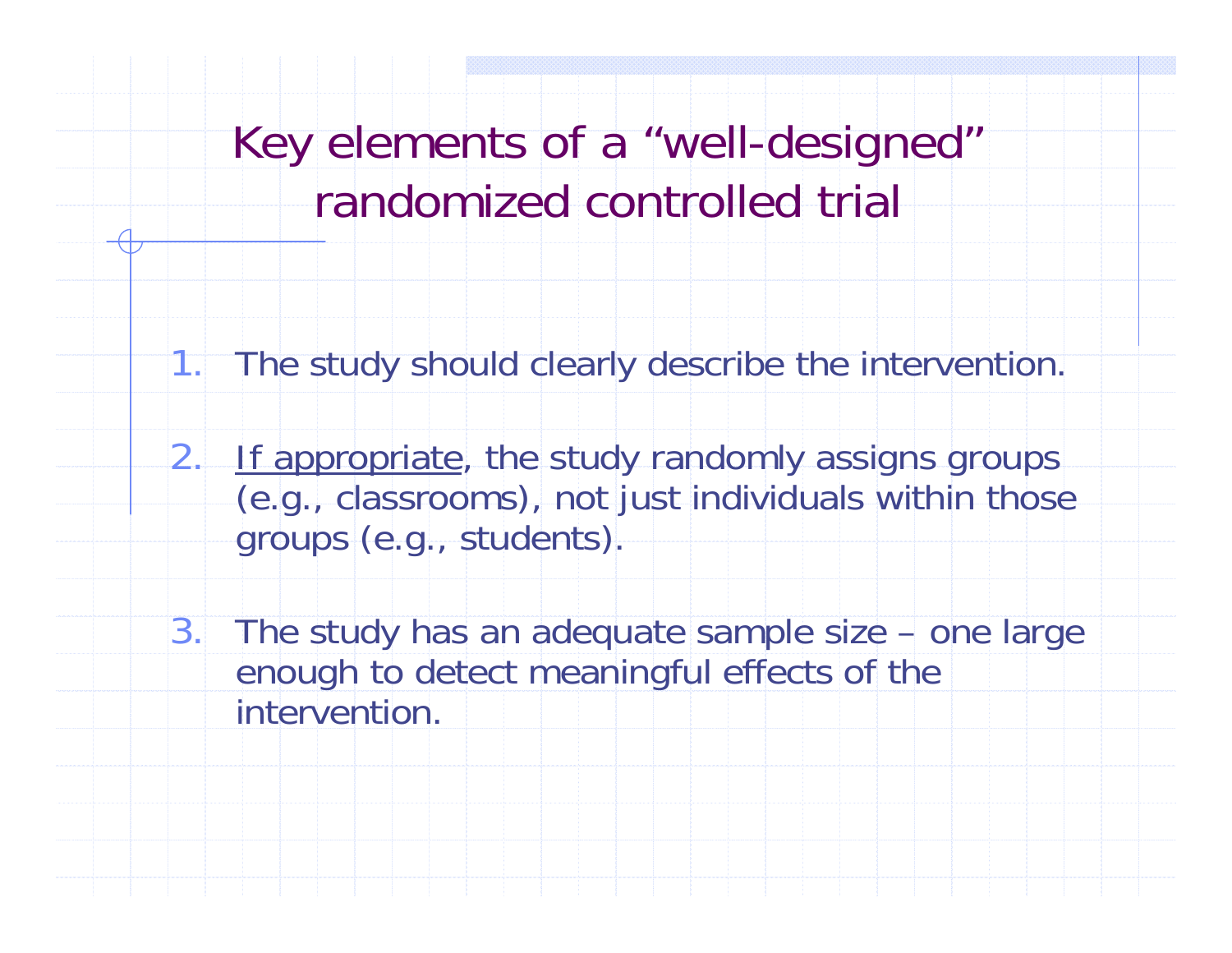- 4. The study should show that the intervention & control groups were similar in key characteristics prior to the intervention.
- 5. Few or no control group members participated in the intervention, or otherwise benefited from it.
- 6. The study obtained outcome data for a high proportion of the sample members originally randomized (i.e., there is "low attrition").
- 7. The study report outcome data even for those in the intervention group who don't complete the intervention (i.e., "intention-to-treat" approach).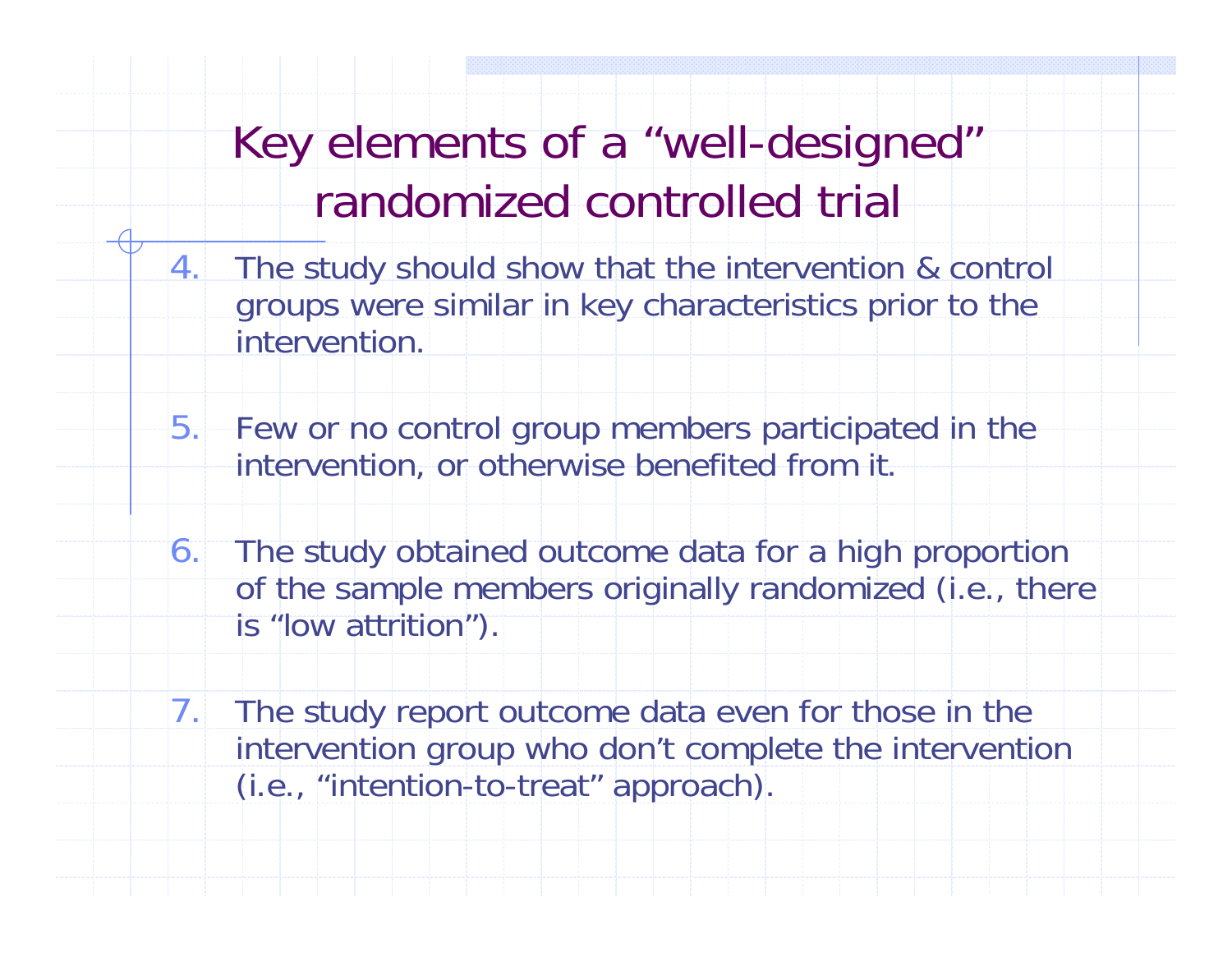8. The study uses outcome measures that are valid – i.e., are highly correlated with the true outcomes the intervention is designed to affect.

 $\mathbb{R}^2$ 

F.

 E.g., it uses educational or psychological tests whose validity is well-established;

Self-reported outcomes (e.g., about criminal activity) are preferably corroborated by independent and/or objective measures (e.g, arrest rates).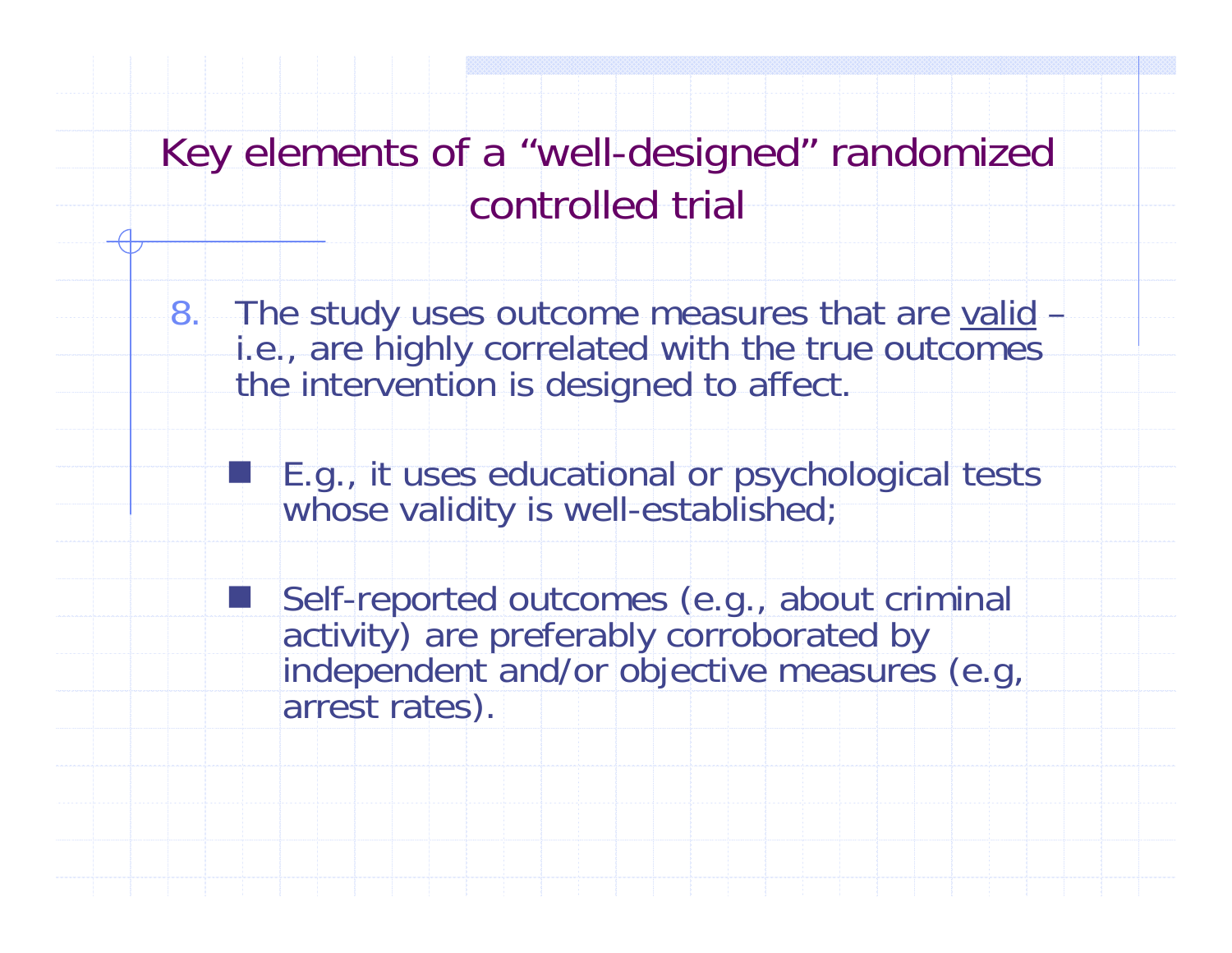- 9. Where appropriate, evaluators are kept unaware of who is in the intervention vs control group (i.e, are "blinded").
- 10. The study measures important policy or practical outcomes that the intervention seeks to affect – not just surrogate outcomes.
- 11. The study preferably obtains data on long-term<br>outcomes of the intervention (e.g., a year after<br>intervention ends, preferably longer).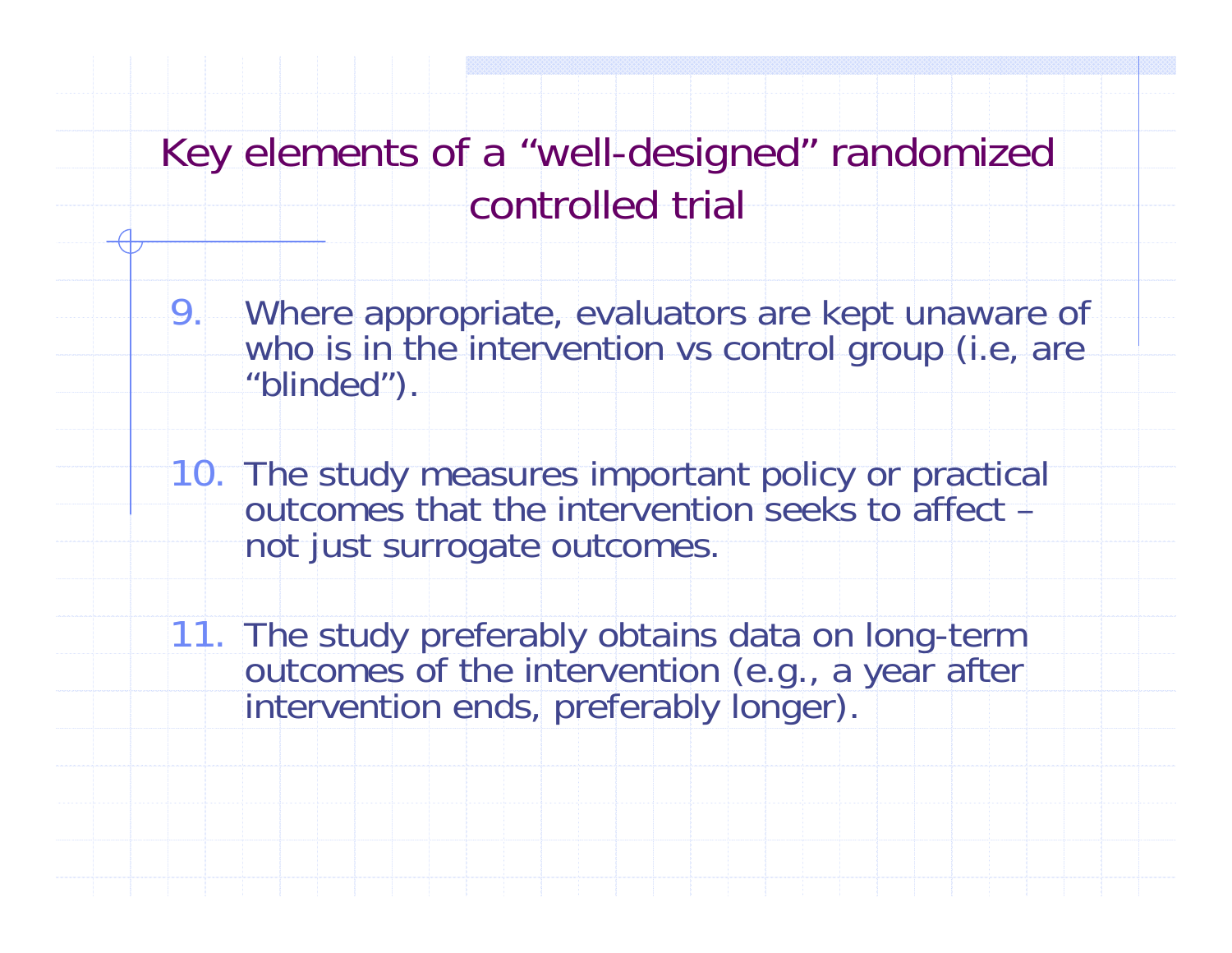- 12. If the study claims that the intervention is effective, it should report:
	- П the size of effect; and
	- $\sim$  statistical tests showing the effect is unlikely to be due to chance (including "hierarchical" tests if groups were randomized).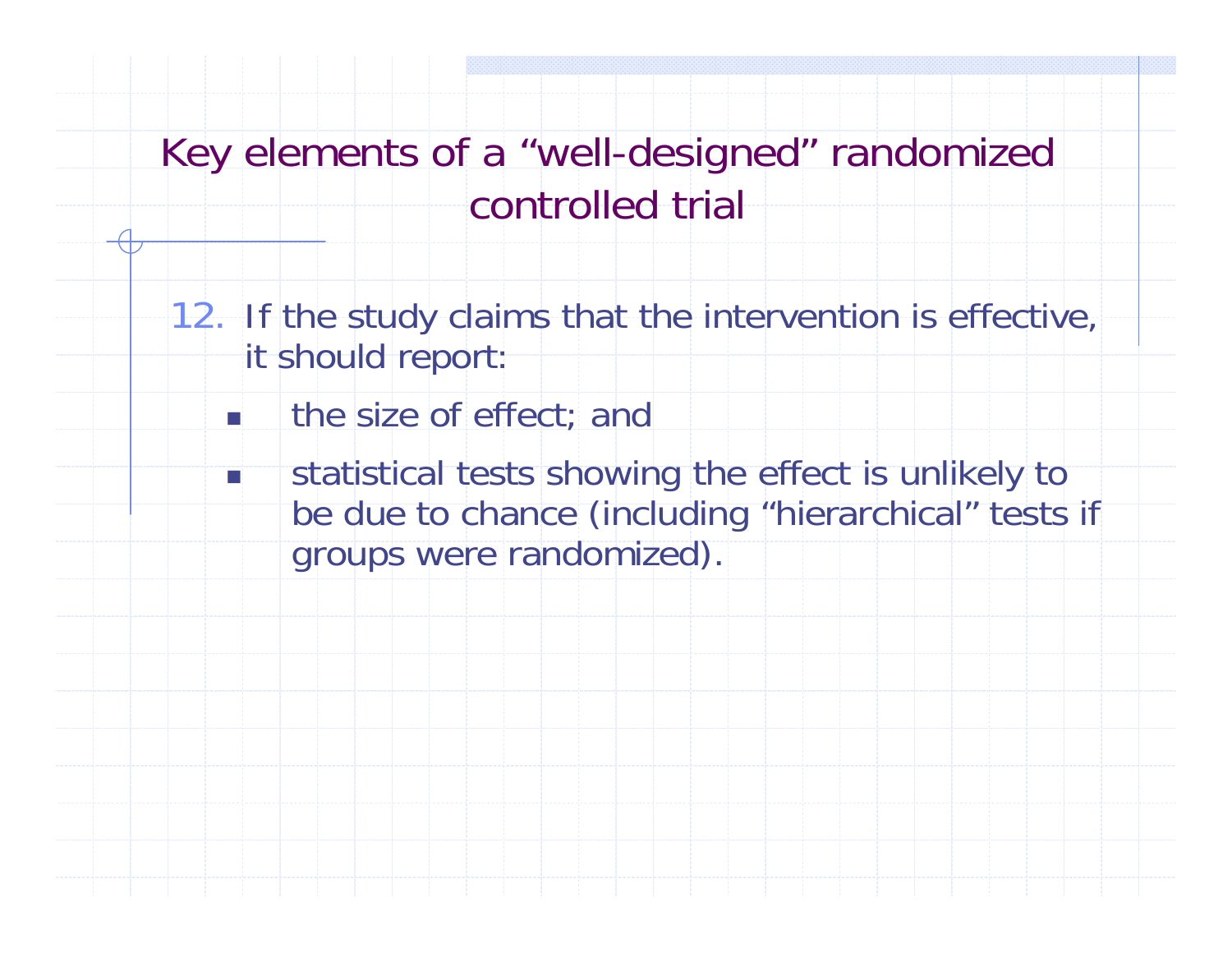13. A study's claim that the intervention's effect on a subgroup (e.g., Hispanics) differs from the effect on overall population should be treated with caution.

14. The study reports the intervention's effect on all the outcomes the study measured.

15. Preferably, the study evaluated the intervention in the real-world community settings & conditions where it would normally be implemented.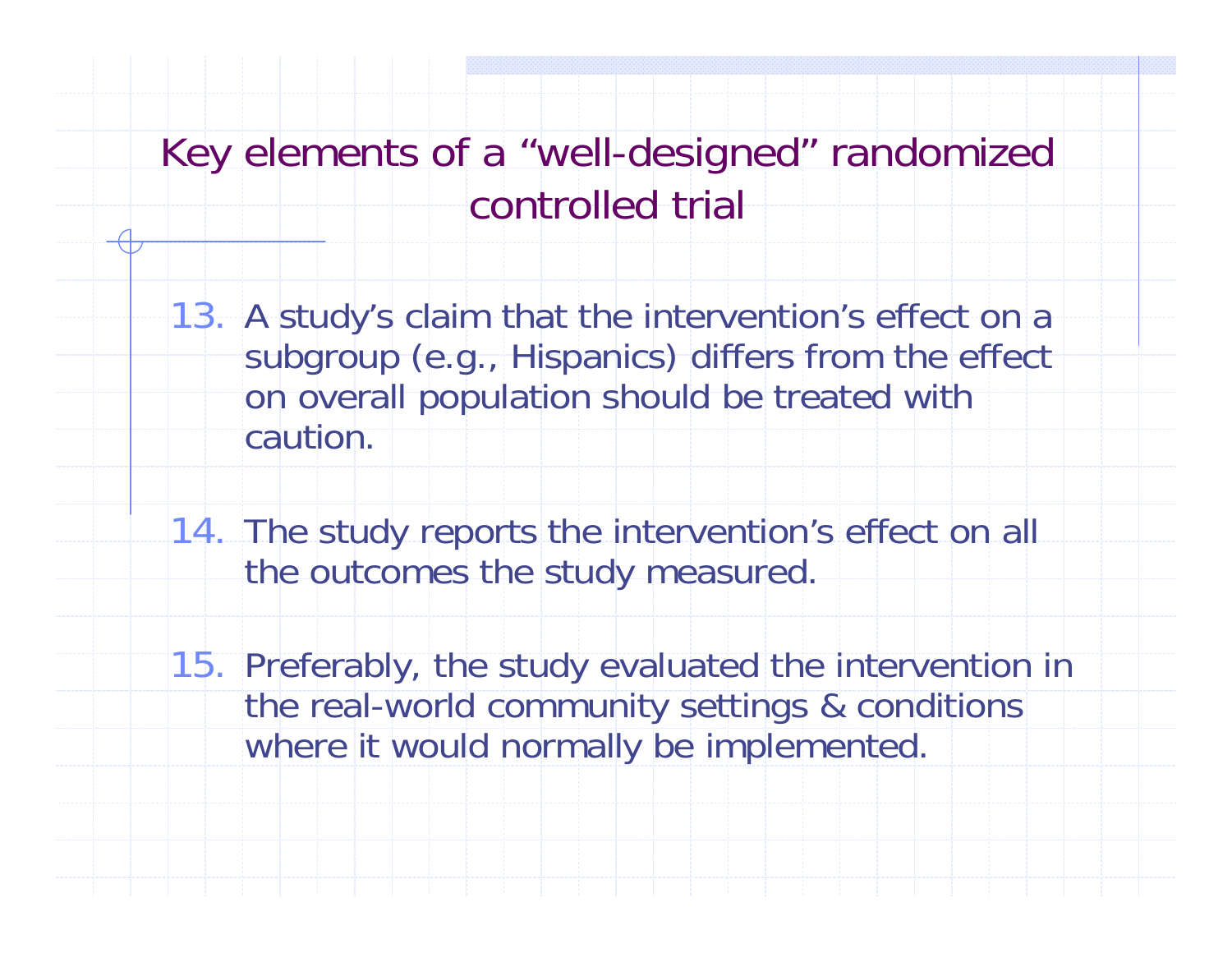Quantity of evidence needed to establish that an intervention is effective:

Preferably, well-designed randomized trials showing effectiveness in 2 or more typical community settings (can be 2 separate trials, or one multi-site trial).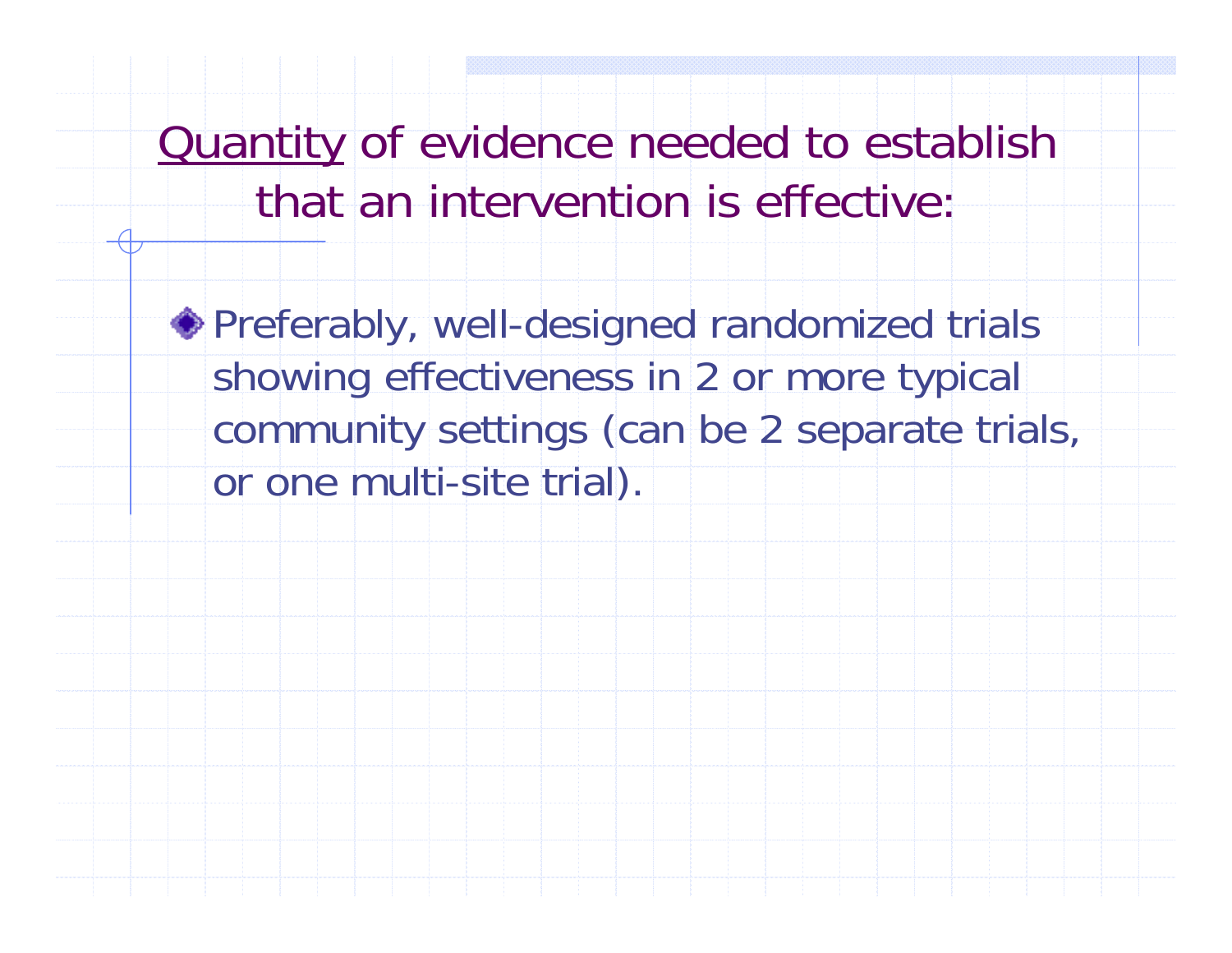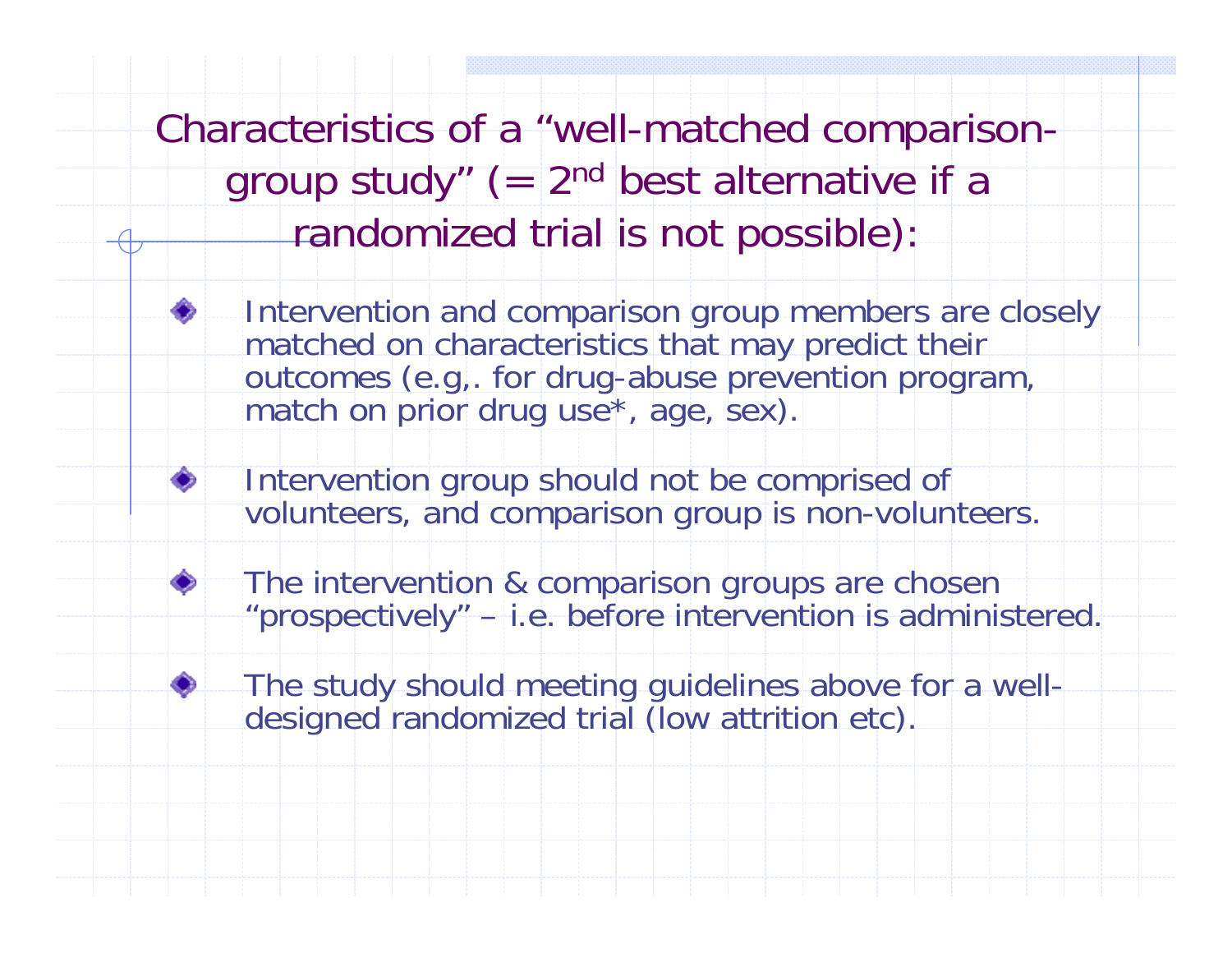**Example of a well-matched comparison-group study**

◆ Study at Univ of South Florida that evaluated 2 ways of teaching general chemistry – large lecture vs. large lecture w/ small-group instruction taught by students.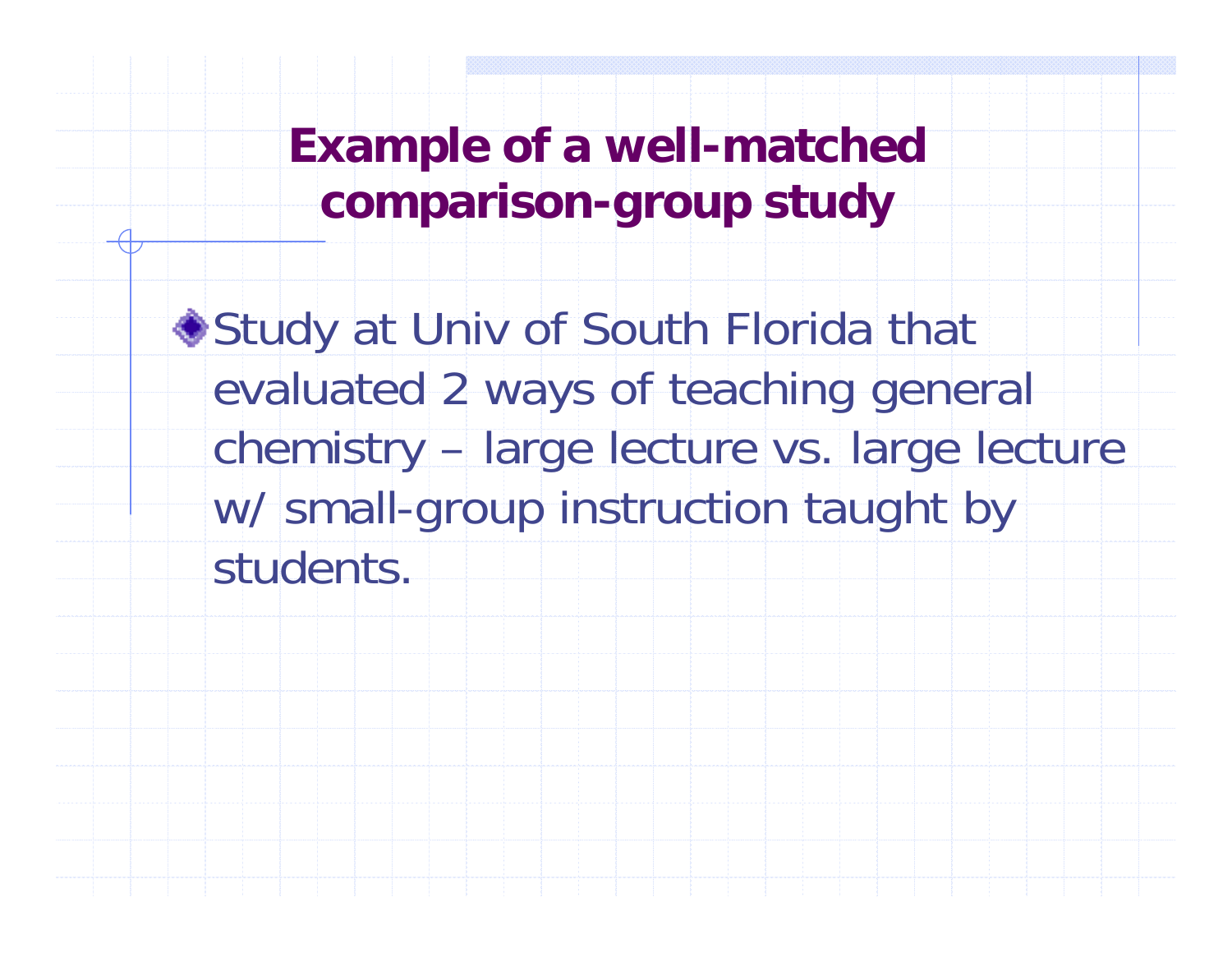## **3. How to Effectively Replicate and/or Scale-up Research-Proven Interventions**

 $(10 \text{ minutes} + 5 \text{ minutes} \text{ Q} \& \text{A})$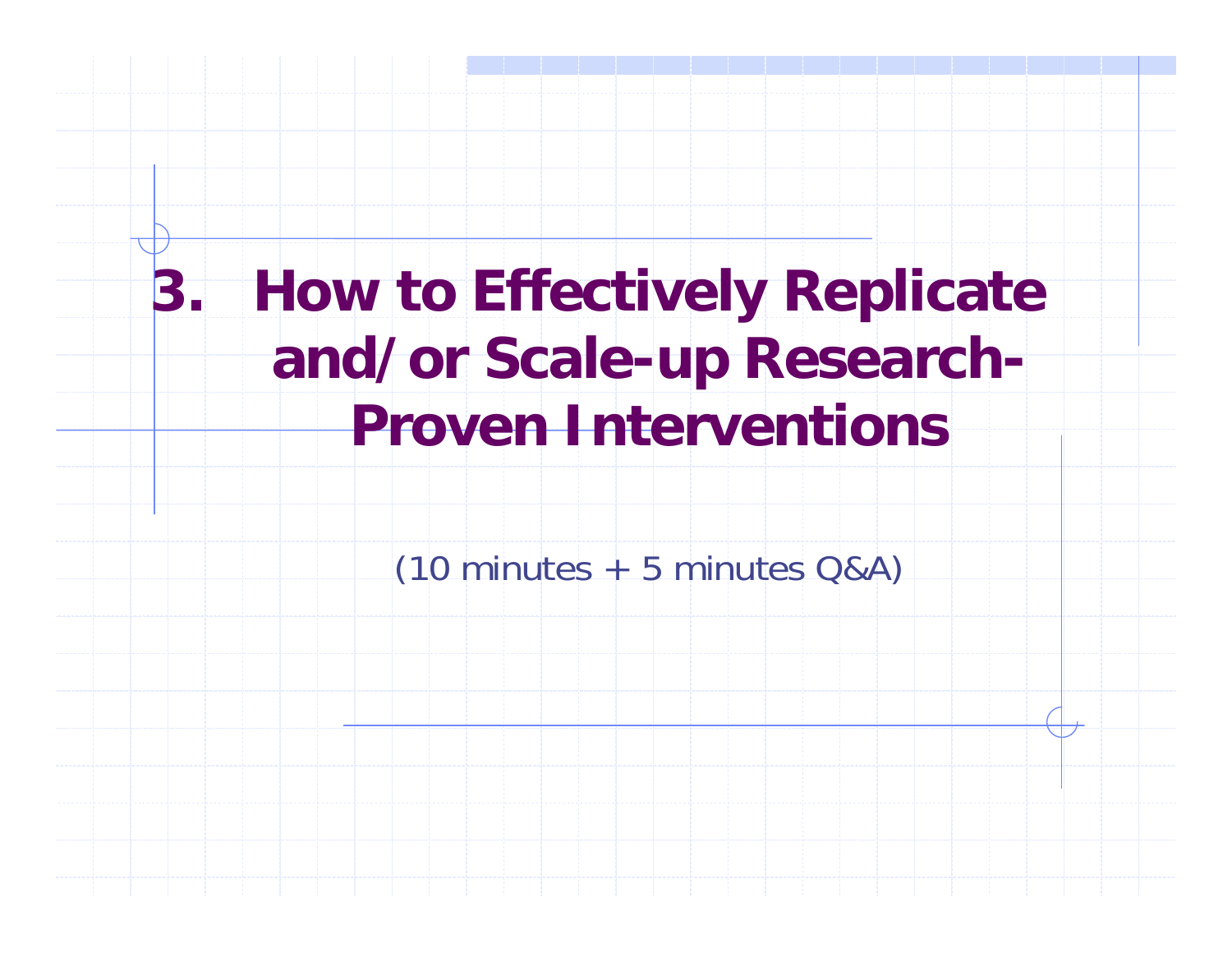### Example of Successful Replication -- Welfare-to-Work

**Riverside GAIN Program:** to move welfare recipients quickly into workforce through short-term job search & training (at 5-year follow-up, increased single-parent employment & earnings by ~40% vs. control group).

**L.A. Jobs-First GAIN:** scrapped their ineffective program, and replicated key features of Riverside program (results: at 2-year follow-up, increased employment & earnings by ~30% vs. control group).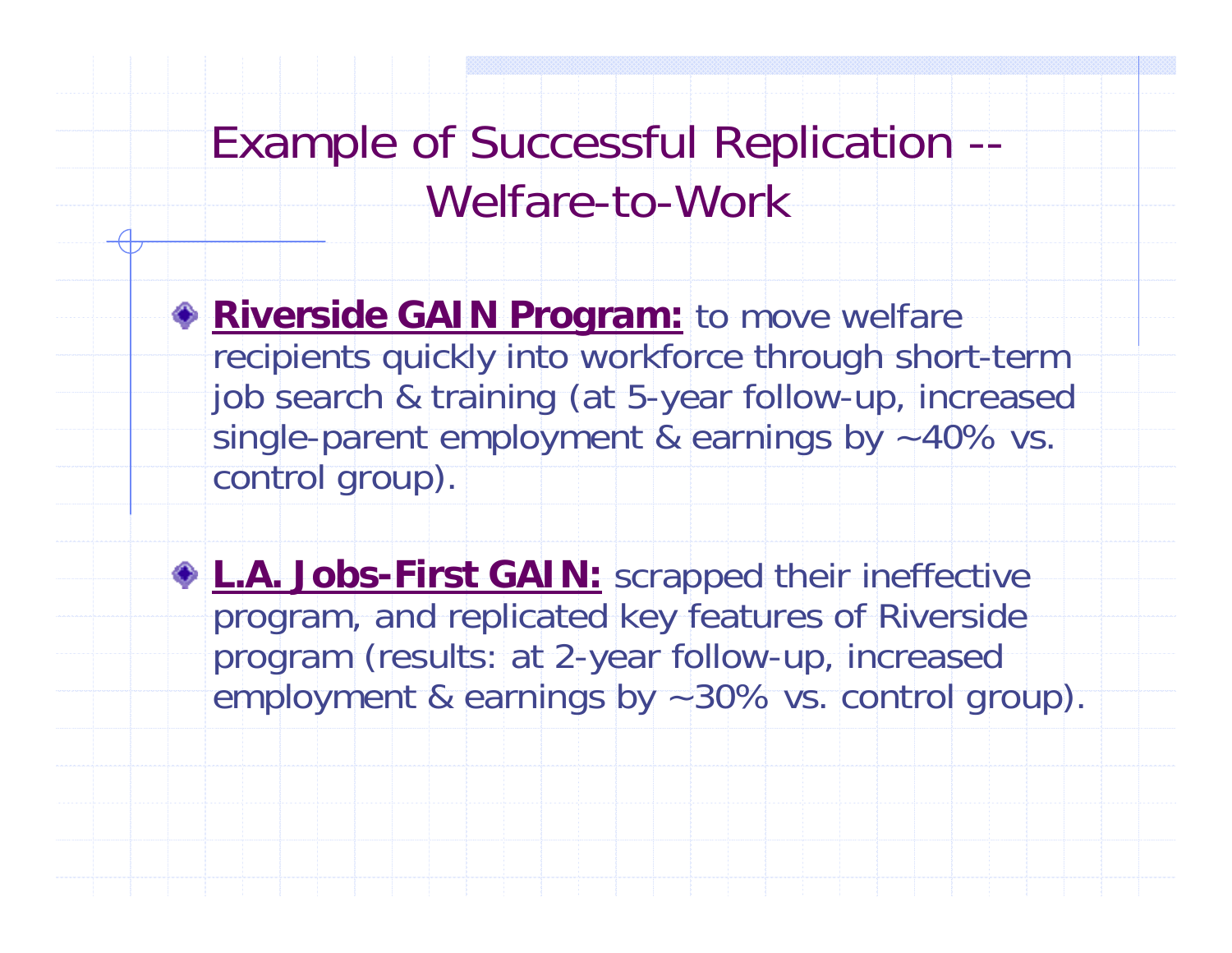# **Key Steps**

**◆Select the intervention** 

◆ Select the implementation sites

 $\bullet$  Implement a system to ensure close adherence to the intervention's key features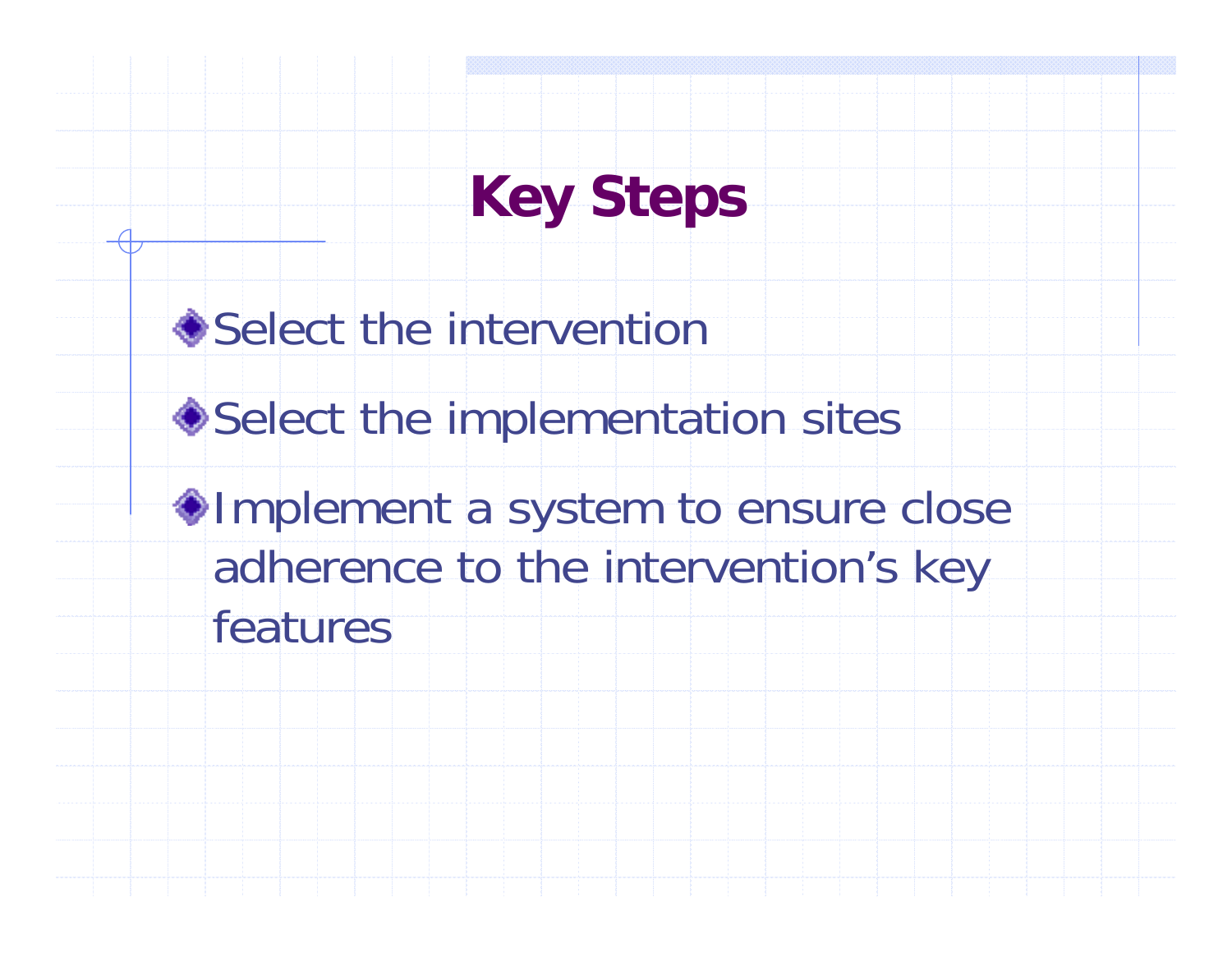## Step 1: Select the Intervention

**Key things to look for:** 

■ The intervention has been shown in rigorous – preferably randomized -- evaluations to have sustained, sustained effects

**The intervention been evaluated in a site and** with a population similar to the setting in which the intervention is to be delivered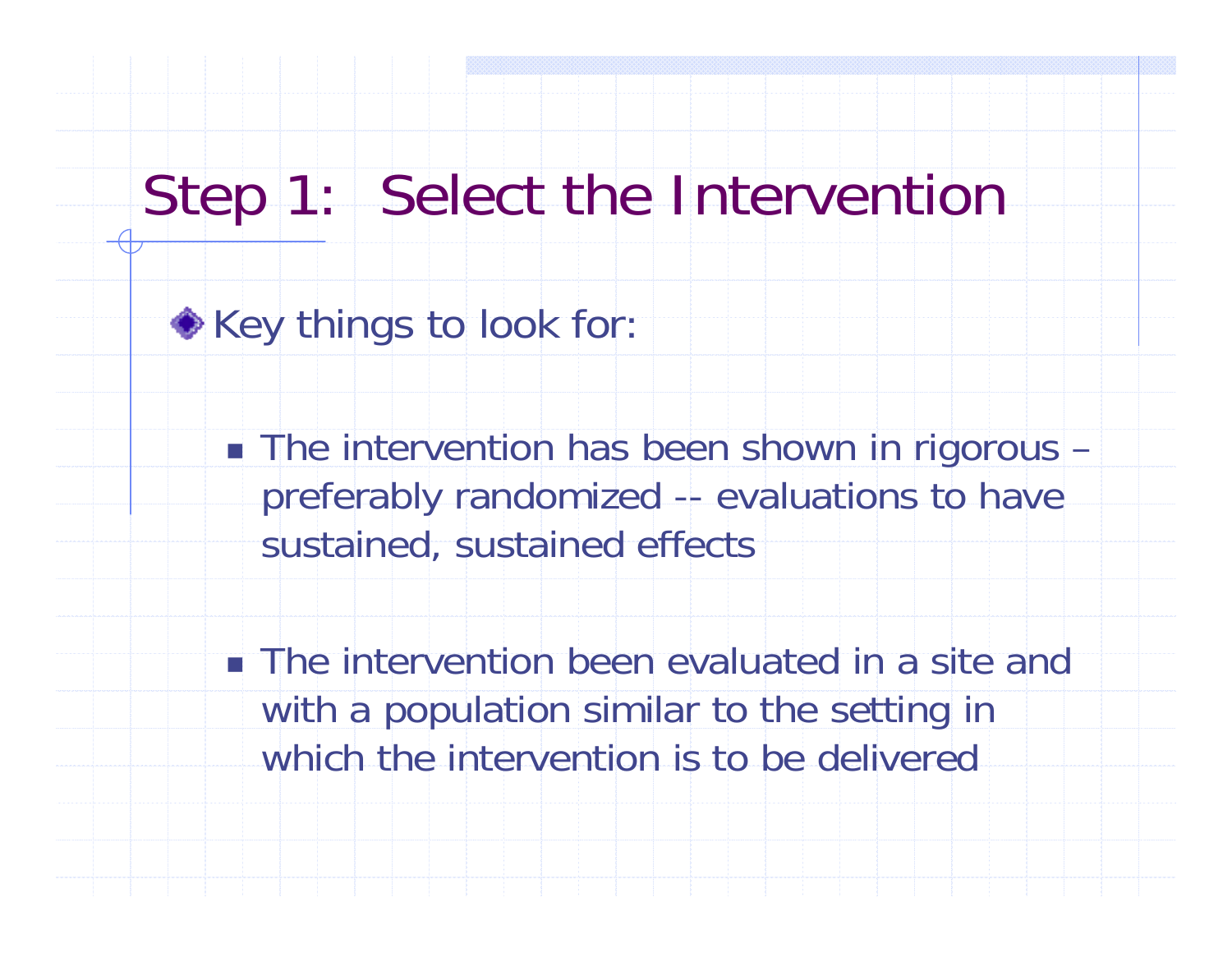# **Websites for identifying evidence-based social programs**

- ◆ Social Programs that Work www.evidencebasedprograms.org
- Blueprints for Violence Prevention www.colorado.edu/cspv/blueprints/index.html
- What Works Clearinghouse (Dept of Education) http://www.whatworks.ed.gov
- International Campbell Collaboration www.campbellcollaboration.org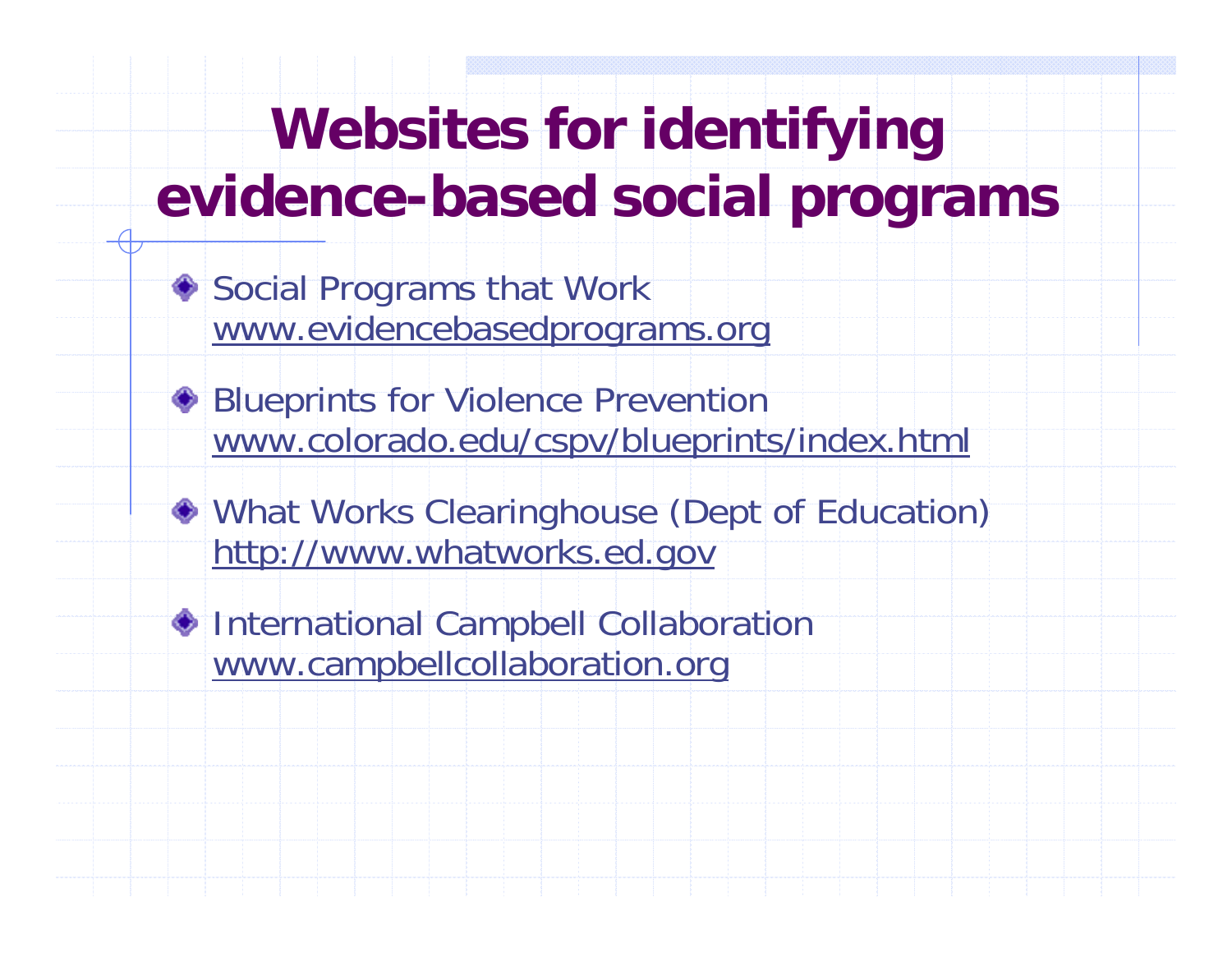### Step 2: Select Implementation sites

 $\bigcirc$  Important site characteristics:

- **A top official at the site who will be a capable,** strong proponent of the intervention
- **Support for the intervention among other** administrators and program delivery staff
- The ability to commit sufficient financial and other resources to the intervention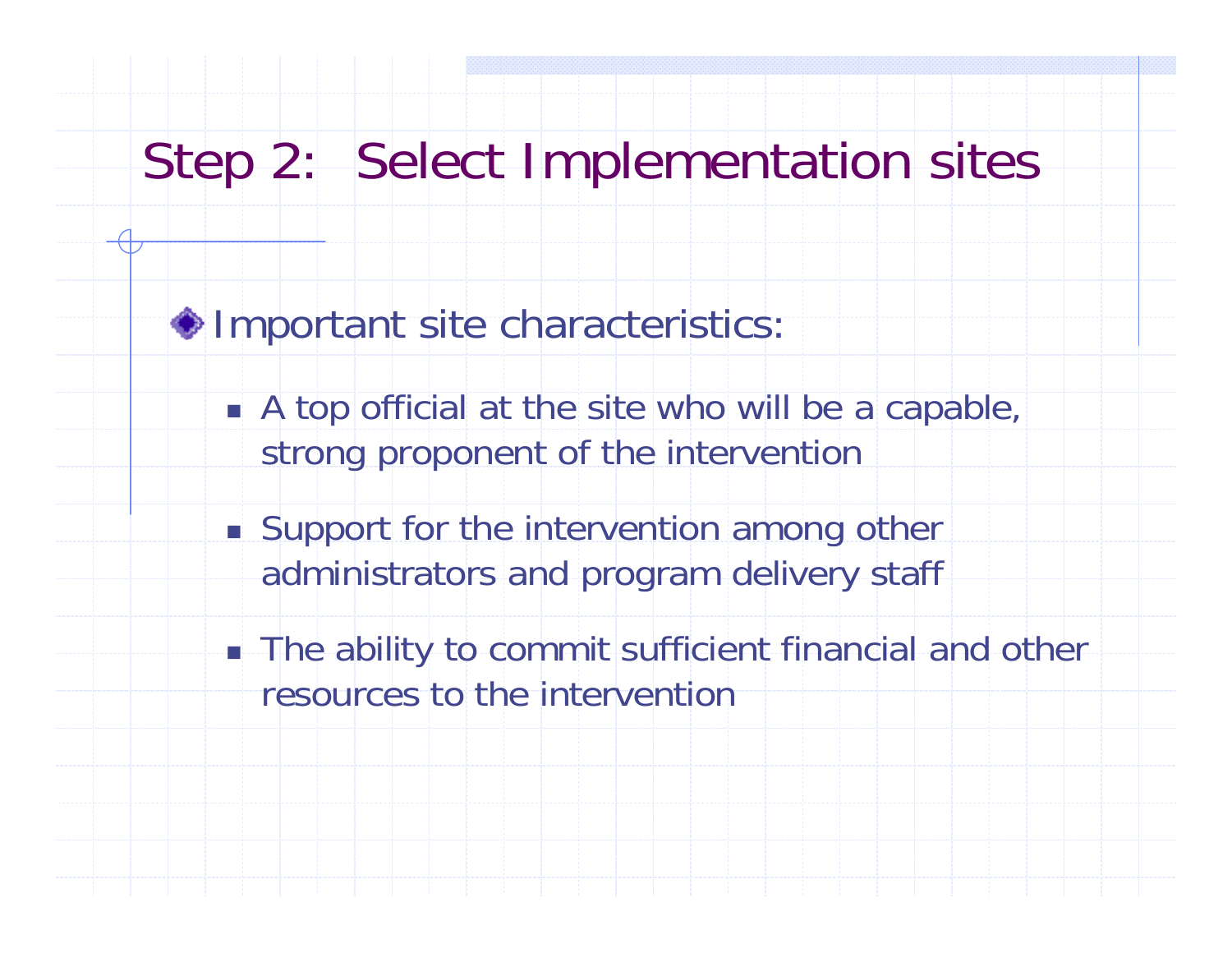### **Step 3: Ensure close adherence to the intervention's key features**

How evidence-based interventions are implemented is extremely important, in that minor changes in implementation can often make a major difference in the size of the intervention's effects.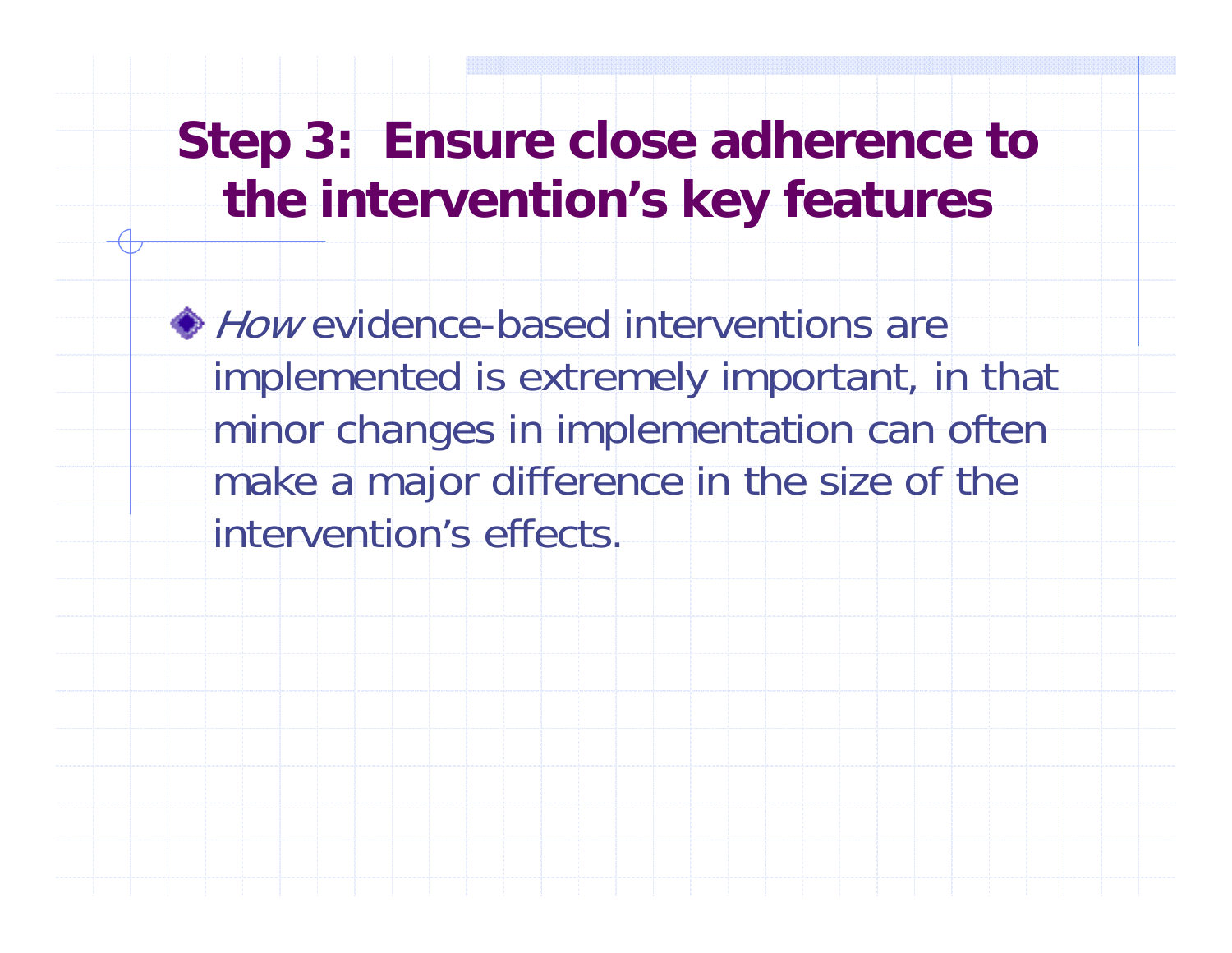## **Implementing a system to ensure close adherence**

- Work closely with program developer in delivering the program.
- ◆ Closely monitor whether program delivery is adhering closely to the model (e.g., via periodic observation, videotape, etc)
- ◆ Correct deviations (e.g., via booster training sessions, on-site coaching of program deliverers, etc)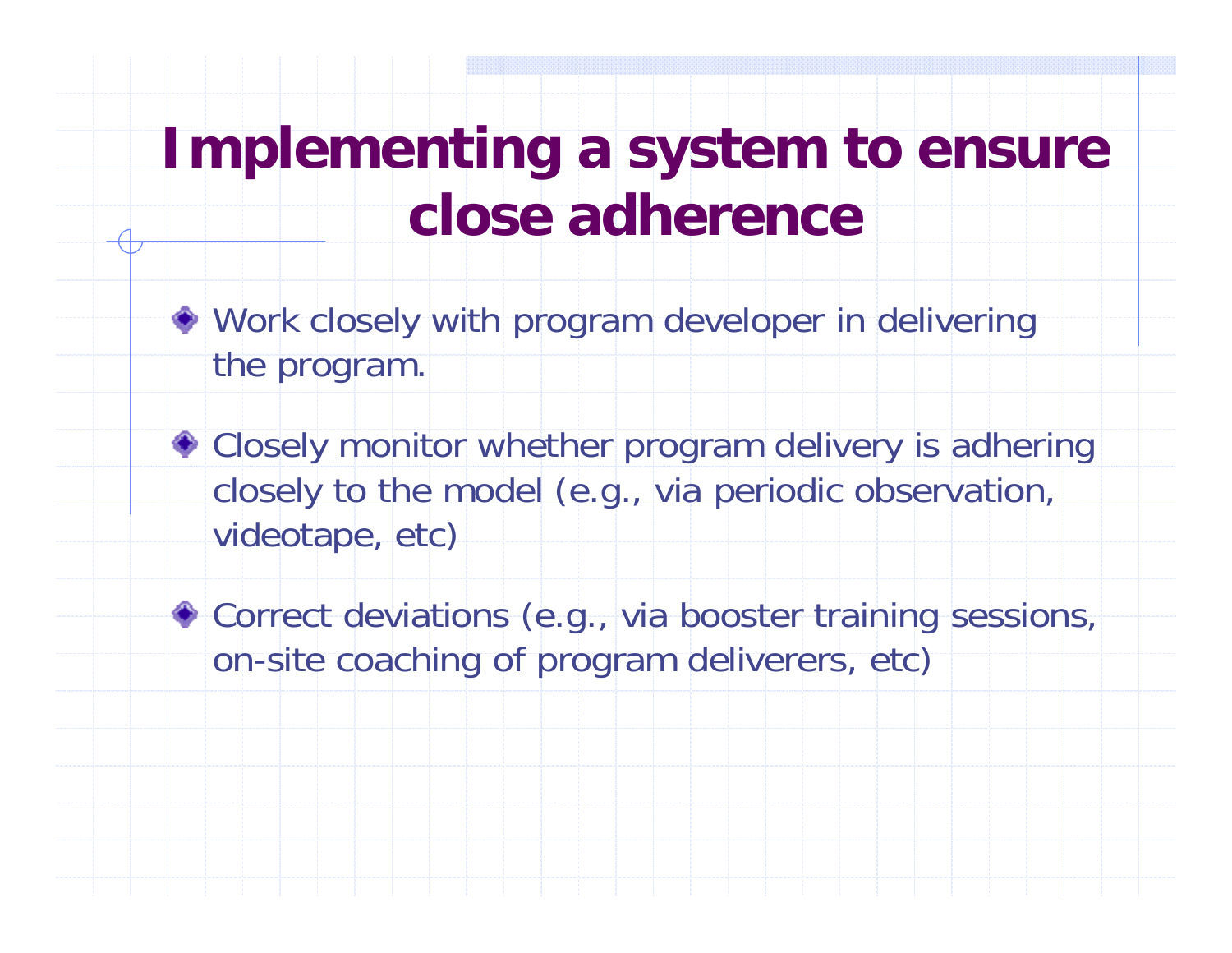**4. Developing An Effective Evaluation Strategy: Key Principles**  $(10 \text{ minutes} + 5 \text{ minutes} \text{ Q} \& \text{A})$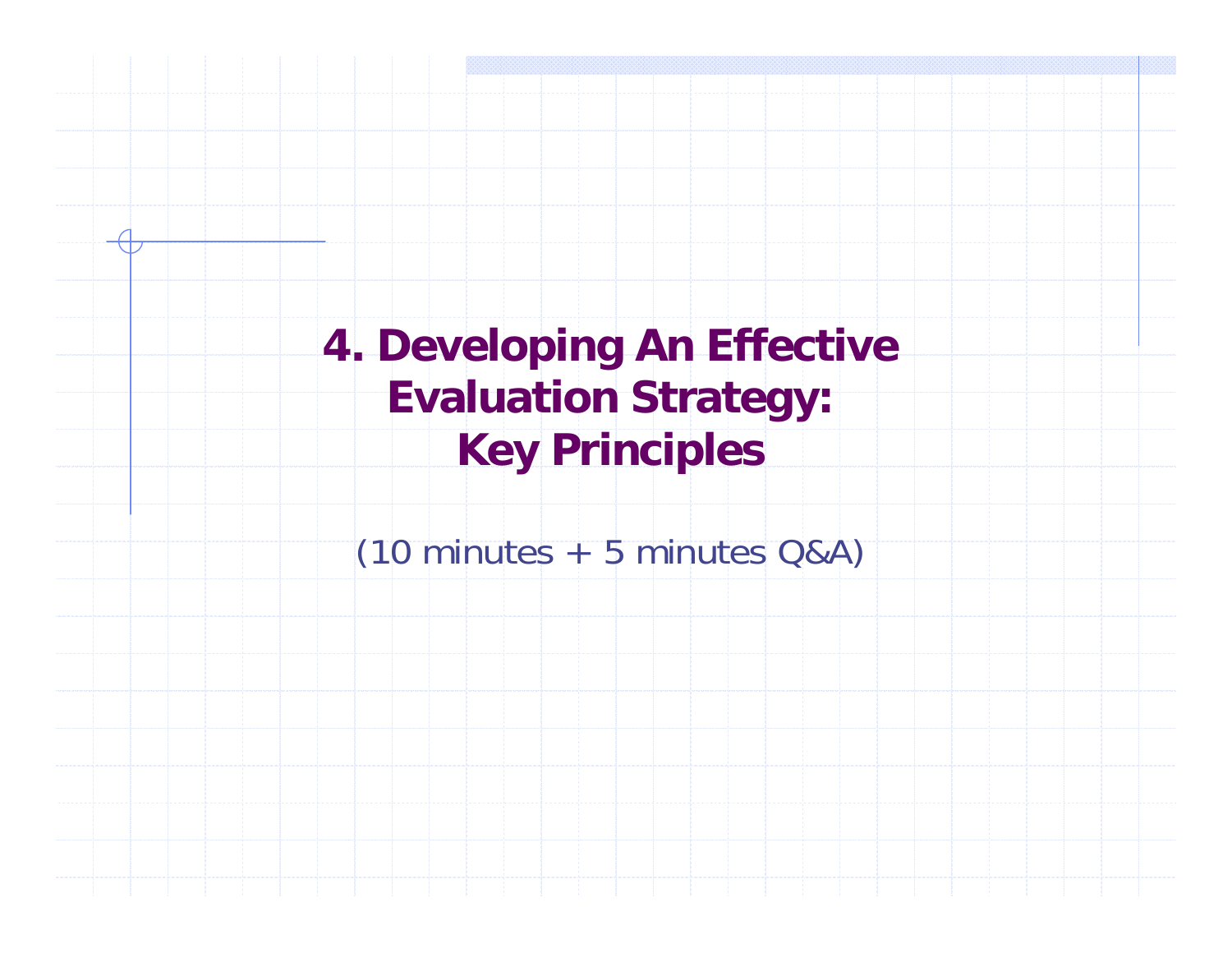## **Goal:**

 $\bullet$  To assist you in developing a research & evaluation strategy that is likely to succeed in identifying, in rigorous evaluations, at least a few interventions with meaningful positive effects.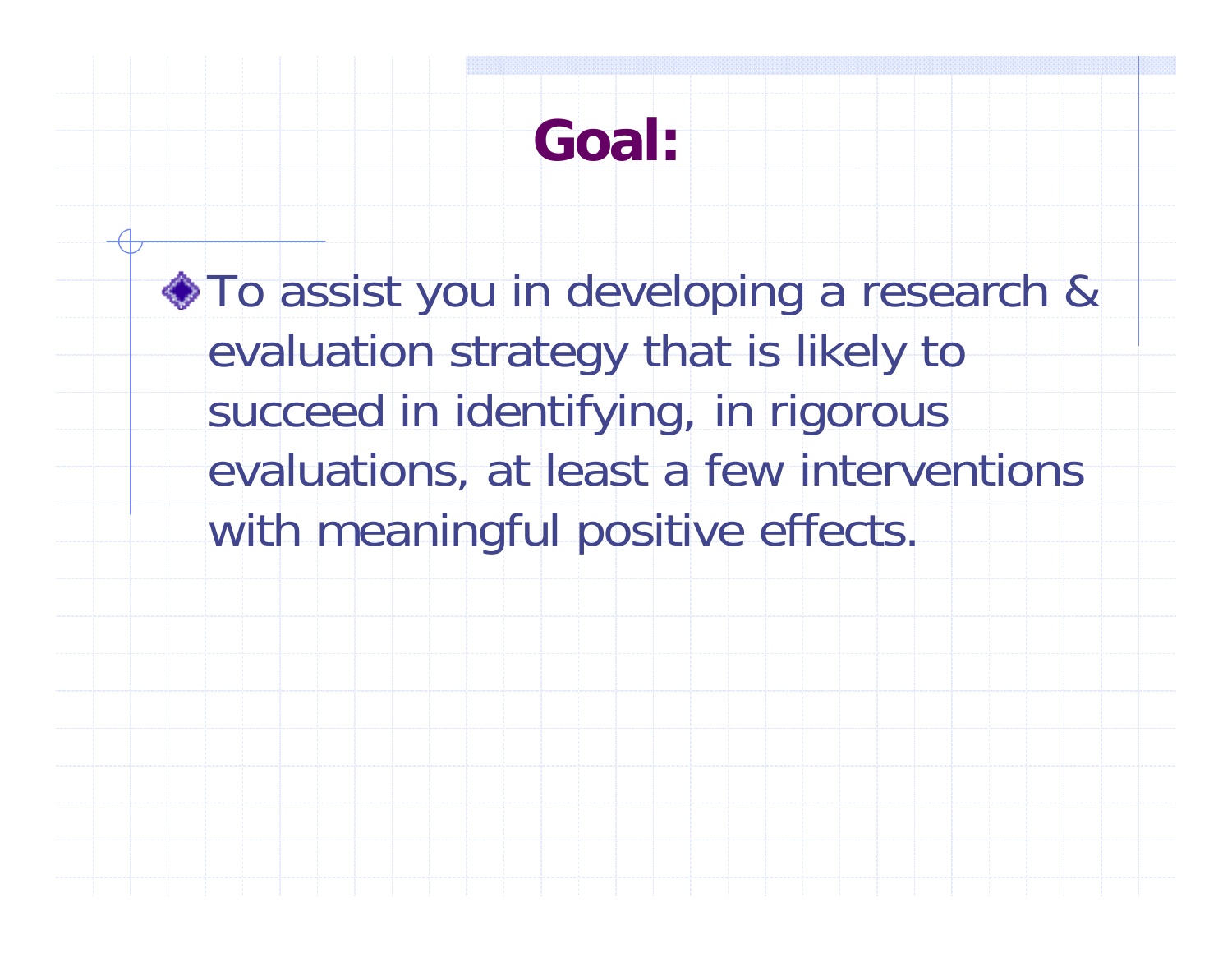**Suggestions on Evaluation Strategy**

1. To evaluate effectiveness (or "impact") of an intervention, use a randomized controlled trial. If not feasible (only if), consider a well-matched comparisongroup study.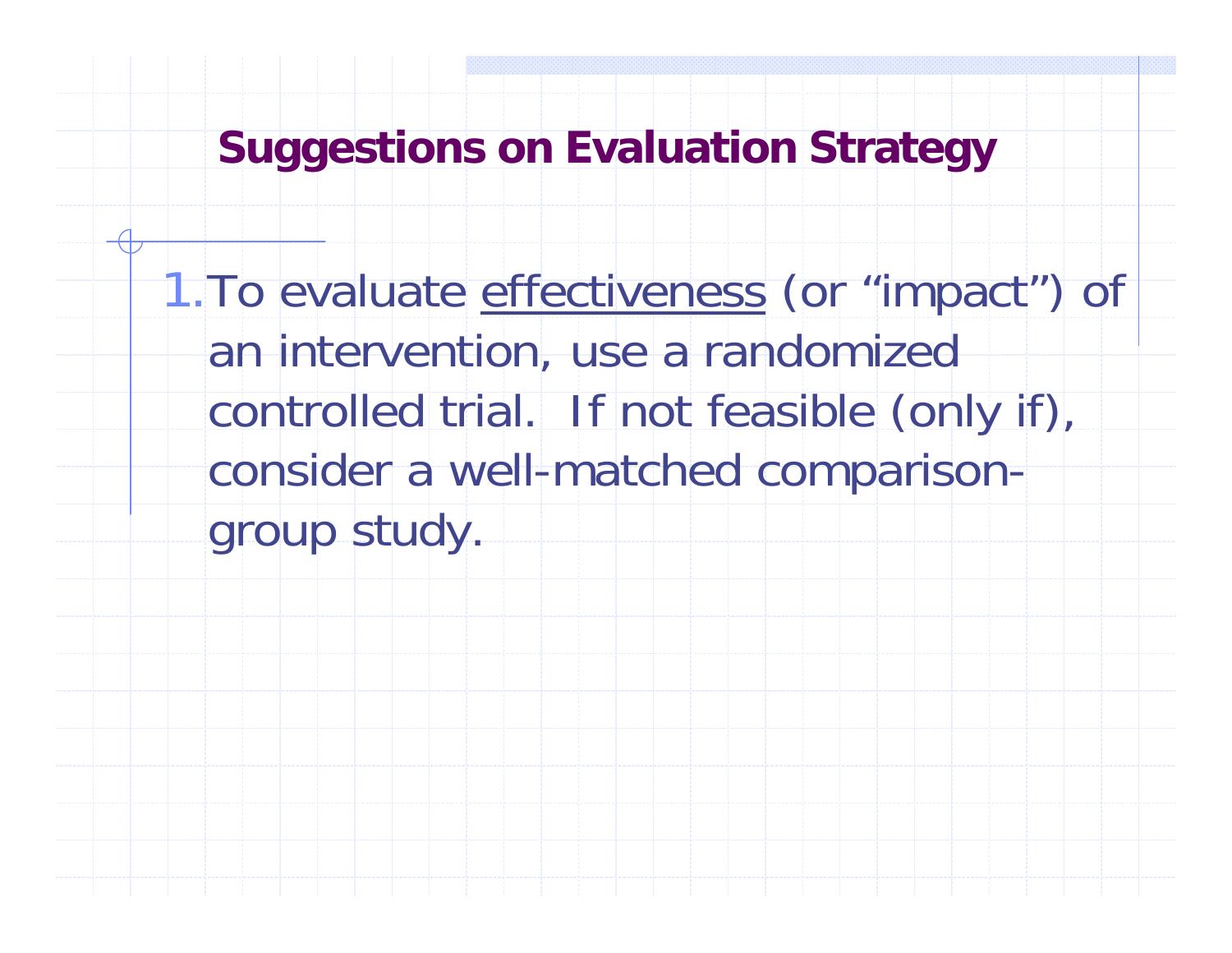#### **Suggestions on Evaluation Strategy**

- 2. Focus rigorous evaluations on most promising interventions (as opposed to evaluating everything).
- 3. Make sure an intervention is well-developed and wellimplemented before rigorously evaluating its effectiveness.
- 4. Recognize that well-designed randomized trials can sometimes be done at modest cost (e.g., \$50,000).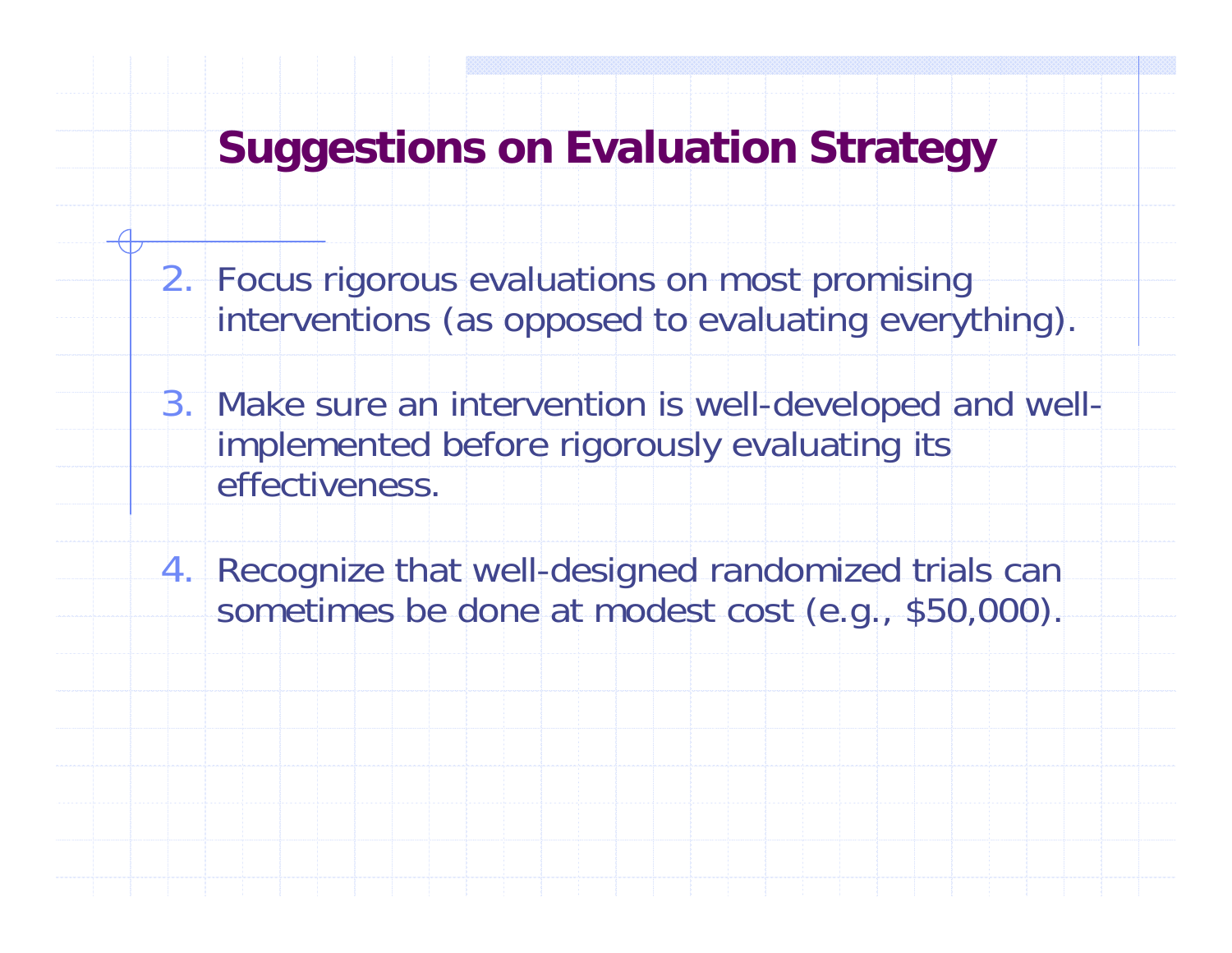#### **Suggestions on Evaluation Strategy**

- 5. Select a capable study team! (one with a demonstrated track record in well-designed, rigorous evaluations.)
- 6. Provide the study team with clear guidance and/or assistance to prevent common flaws in study design/implementation.
- 7. Where To Start? Start by trying to get a small number of rigorous evaluations underway (e.g., one or two).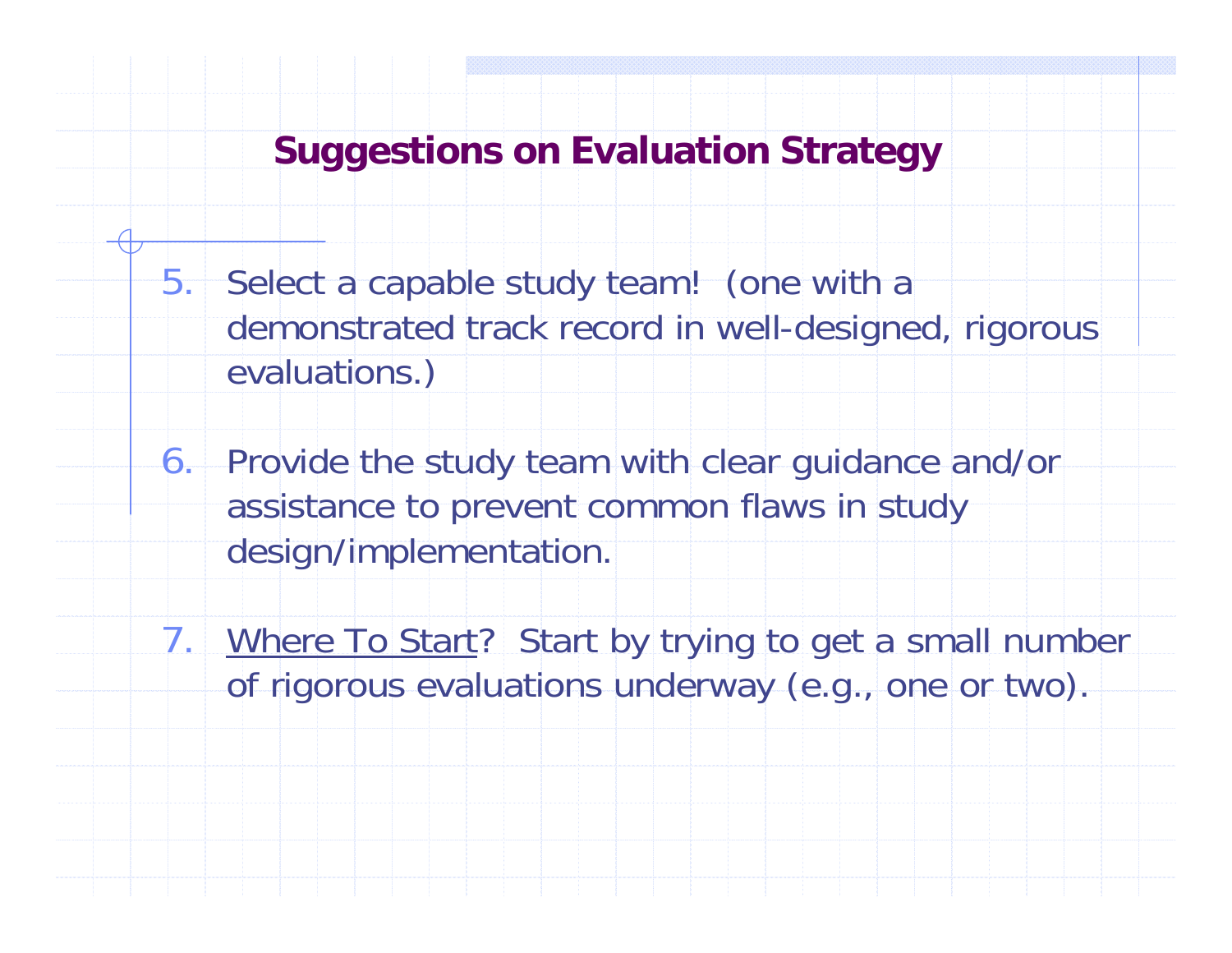#### **To select a capable evaluator:**

Ask your candidate(s) to send you 2 randomized controlled trials they have conducted (at least one in program area similar to yours); and

◆ Have the trials briefly reviewed by 1-2 experts (using a checklist) to determine if well-design and implemented.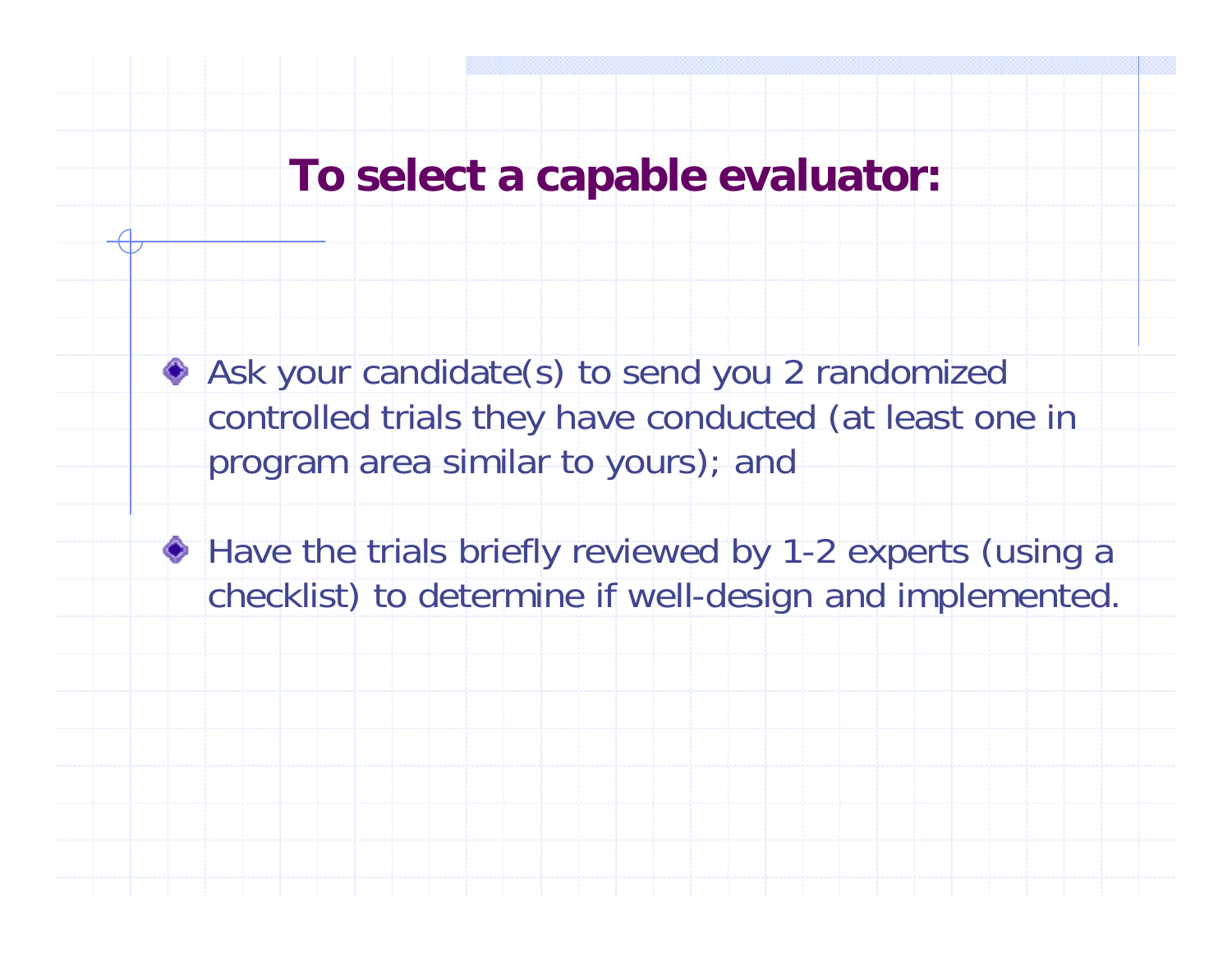Grant/contract mechanisms that federal programs have used to advance rigorous evaluations

- ◆ Competitive priority for projects that include a rigorous (preferably randomized) evaluation.
- Absolute priority (i.e., requirement) for projects to include such an evaluation.
- $\bullet$  The program sponsors the evaluation, and requires grantees to participate in the evaluation if asked.
- The program funds a sheltered competition to evaluate a specific model at several program sites.
- **The agency "waives" law/regulation to allow** demonstration projects, and requires rigorous evaluation.